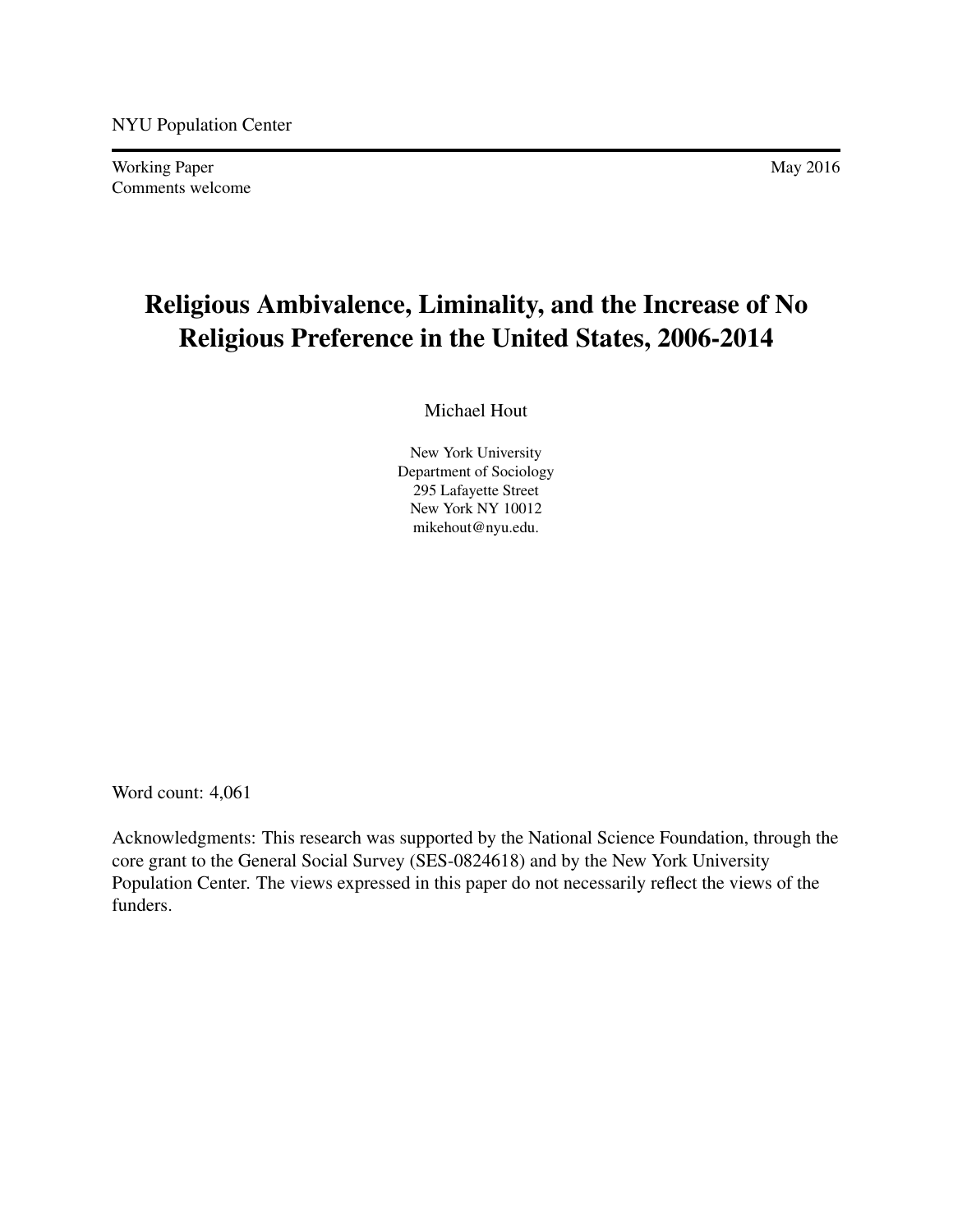# Religious Ambivalence, Liminality, and the Increase of No Religious Preference in the United States, 2006-2014

# Abstract

Americans identified less and less with organized religion over the past two decades. Yet apparently, many people who no longer identify with a religion are not consistently non-religious. Reinterviews reveal that many people who express no religious preference in one survey name a religion when asked the same question in a subsequent interview. Past research called this phenomenon a "liminal" status. This paper improves estimates of liminality by using three interviews and a better statistical model. About 20 percent of Americans were liminal in recent years,10 percent were consistently nonreligious, and 70 percent were consistently religious. Falling religious identification in cross-sectional data over the last three decades reflects slow change in religious identity, but some of the rise of the nones is due to more liminals saying they have no religion. Liminals appear equally among people raised conservative Protestant, mainline Protestant, or Catholic.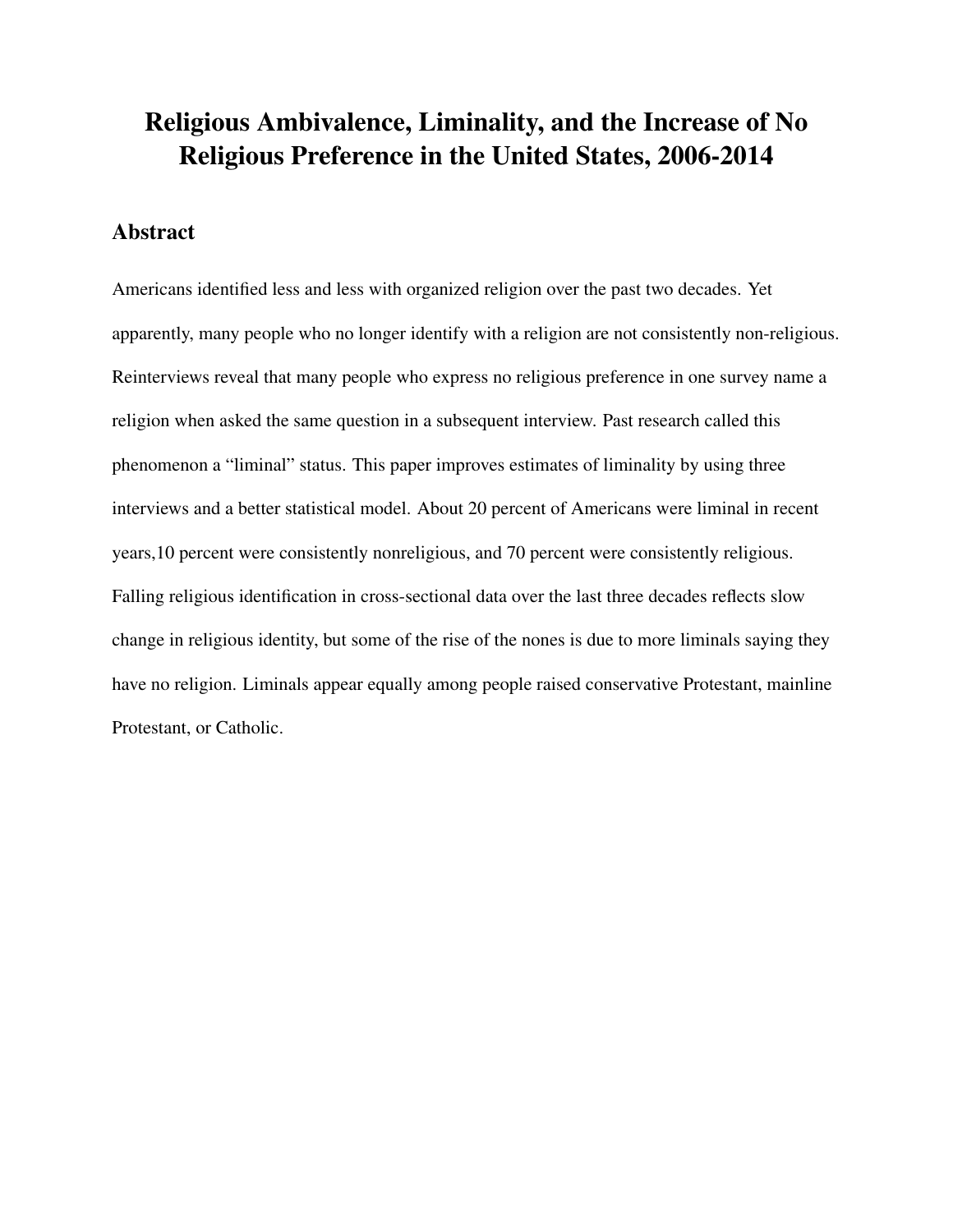## Introduction

Sociologists of religion routinely classify people as either religious or not. Religious people identify with a specific religion; nonreligious people identify with no religion. Lim, MacGregor, and Putnam (2010) raised the prospect that some people might be in-between: committed neither to a particular religion nor to having no religion. They noted that many people expressed no religious preference in one survey then named a religion when asked the same question in a reinterview. They labelled this in-between status "liminal," from the Latin *limen* for "threshold." Standing on the threshold of organized religion, liminals, when asked about their religion, either enter by declaring a religious preference or step outside by stating no religious preference.

The liminal orientation is hidden in cross-sectional data when the question is posed in the usual way, as in the General Social Survey (GSS) question: "What is your religion, would that be Protestant, Catholic, Jewish, no religion, or something else?" (Smith, Marsden, Hout, and Kim 2015). Liminality only becomes visible when data provide multiple answers from the same person, as in panel data. A person with a definite religious orientation can be expected to give the same answer — the name of a specific religion — every time the question is asked; a person committed to having no religion can be expected to answer consistently, too — in this case saying "no religion." A person with a liminal orientation might state a religious preference during one of the interviews but say "no religion" during another interview. "[W]e found that religious nones comprise two distinct groups: one whose members consistently claim no religious preference and the other whose members do so in one wave [of a panel study] but choose something else at another time, despite that they did not appear to have experienced significant religious changes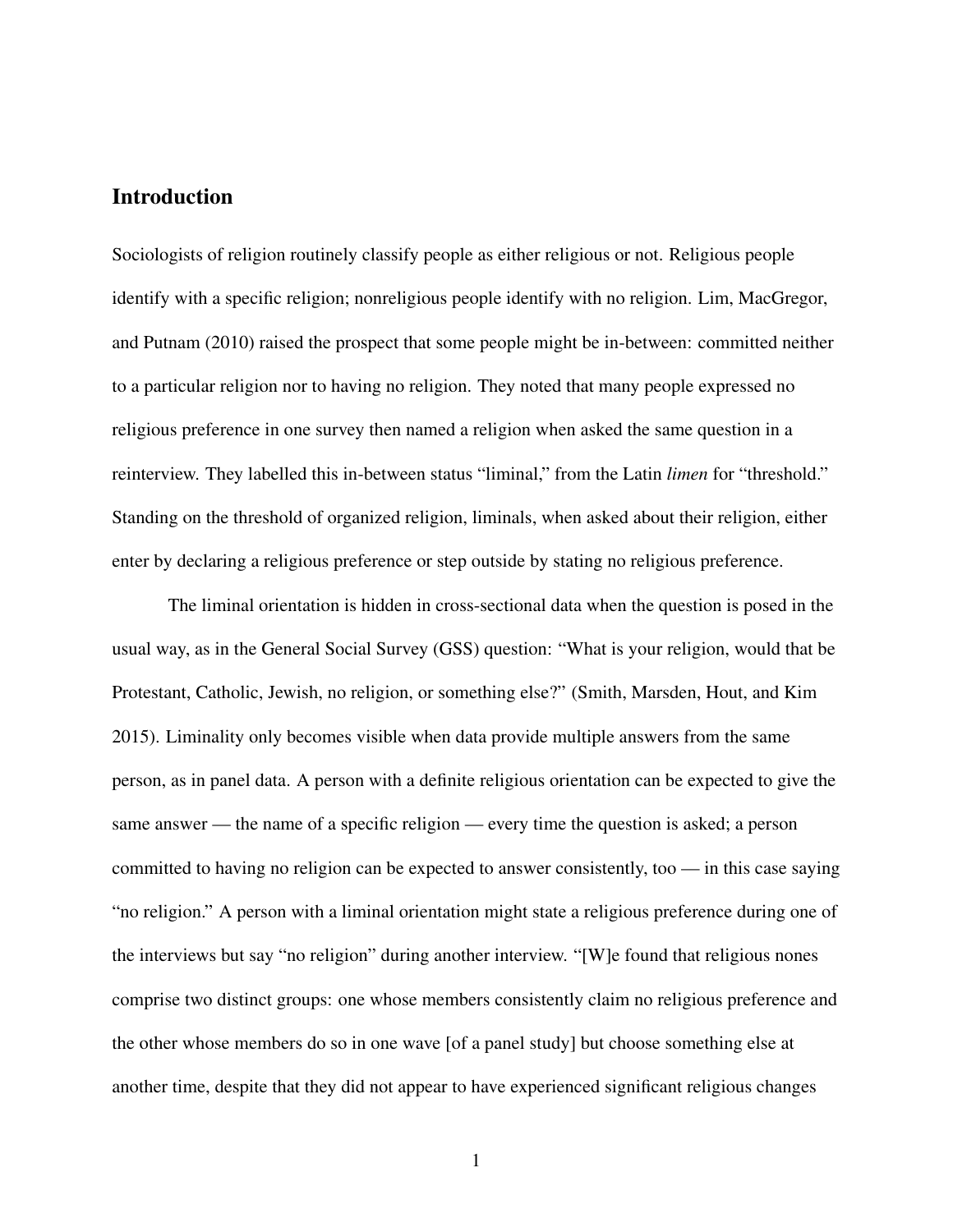between the waves" (Lim et al., 2010, p. 613).

Committed nones and liminals were roughly equal parts of the U.S. adult population in the mid-2000s — 10 percent each — according to calculations from two-wave panel data in Lim et al. (2010). About 16 percent of adults stated no religious preference in the mid-2000s; the sum of committed nones and liminals exceeded 16 percent because, in any given survey, some of the liminals will declare a religious preference and the rest will not. The calculations in Lim et al. (2010) were crude; they counted all inconsistency as liminality, though some might, be real change while failing to count liminality that might, by chance, be hidden among consistent responses. This paper improves on their estimates by using three-wave panel data and specifying a latent class model to analyze it.

To begin, think of liminality is a special case of response inconsistency, a phenomenon known to scholars of social attitudes for decades and famously formalized by Converse (1964). Many people give inconsistent answers in panel studies. Some people accurately report a real change in their status or attitude, some questions elicit unreliable responses because they are confusing or refer to obscure things, and some people vary in their commitment to their first answer. Liminality is a special case of this third source. Separating real change (the first) from unreliable questions (the second) and ambivalent people (the third) requires at least three waves of panel data and a statistical model designed to make the distinctions.<sup>1</sup>

Philip E. Converse (1964) gave a particularly influential expression to the idea that some people may be inconsistent. He declared that some people have attitudes and some do not. Some issues are just too complicated for some people; other issues may be simpler but obscure so some

<sup>&</sup>lt;sup>1</sup>Even three waves may not be sufficient if, for example, a substantive debate requires deciding whether the latent trait is continuous or discrete (Duncan et al., 1988).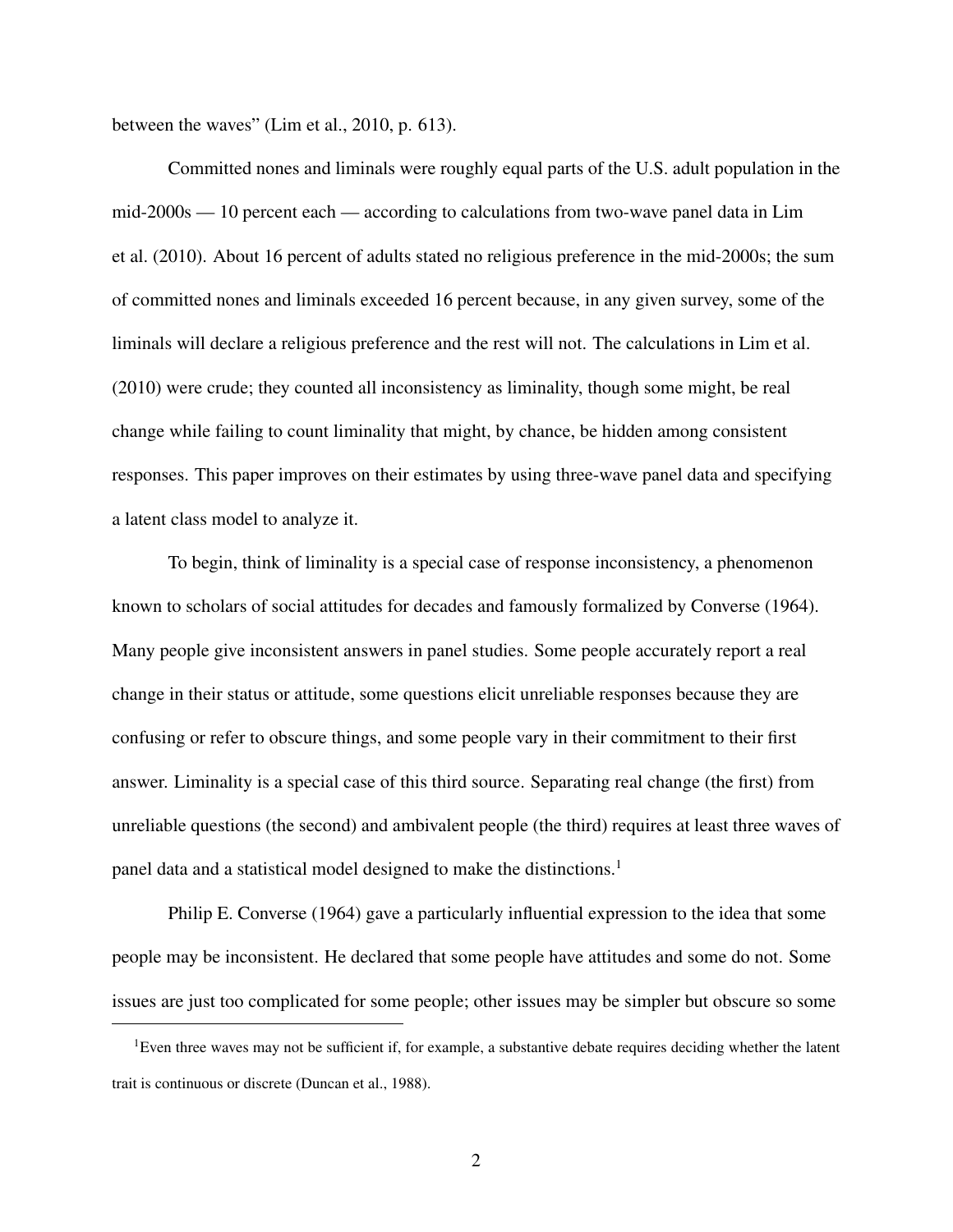people ad lib an answer. Under either of these conditions, people with attitudes answer consistently and with certainty; others offer an answer despite their lack of an attitude but do so with considerable uncertainty. According to Converse those who answer despite uncertainty cloud social survey data with their "nonattitudes." With a second answer, a researcher can estimate the prevalence of fixed attitudes and non-attitudes. Two-waves of panel data can detect uncertainty but cannot distinguish between real change and uncertainty. A third answer provides crucial evidence about the prevalence of nonattitudes (Duncan et al., 1988).

This paper adapts the Converse model of nonattitudes to the study of religious identities, including liminality. Three-wave panel data collected between 2006 and 2014 allow that model to estimate the (1) the relative prevalence of religious, liminal, and nonreligious identities, (2) short-term trends in each, (3) the probability that a person with a liminal orientation will say she prefers no religion, and (4) the short-term trend in that probability. The results confirm the key elements of the original research by Lim et al. (2010).

## A Latent Class Model

Lim et al. (2010) established that liminals probably exist by showing that almost as many people followed an answer of "no religion" with some religion as switched from some religion to no religion in a second interview. If liminality works as they say it does, though, their estimate of 10 percent might be too low. Let  $p$  be the probability that a person with a liminal orientation answers "no religion" when asked a question like the GSS question quoted above or the one Pew Research uses (Cooperman et al., 2015). Let the probability of liminals naming a religion be  $1 - p$ . If enough time passes between waves of a panel, we can reasonably assume that people forget their first answer when the question comes up again, making the two answers statistically independent.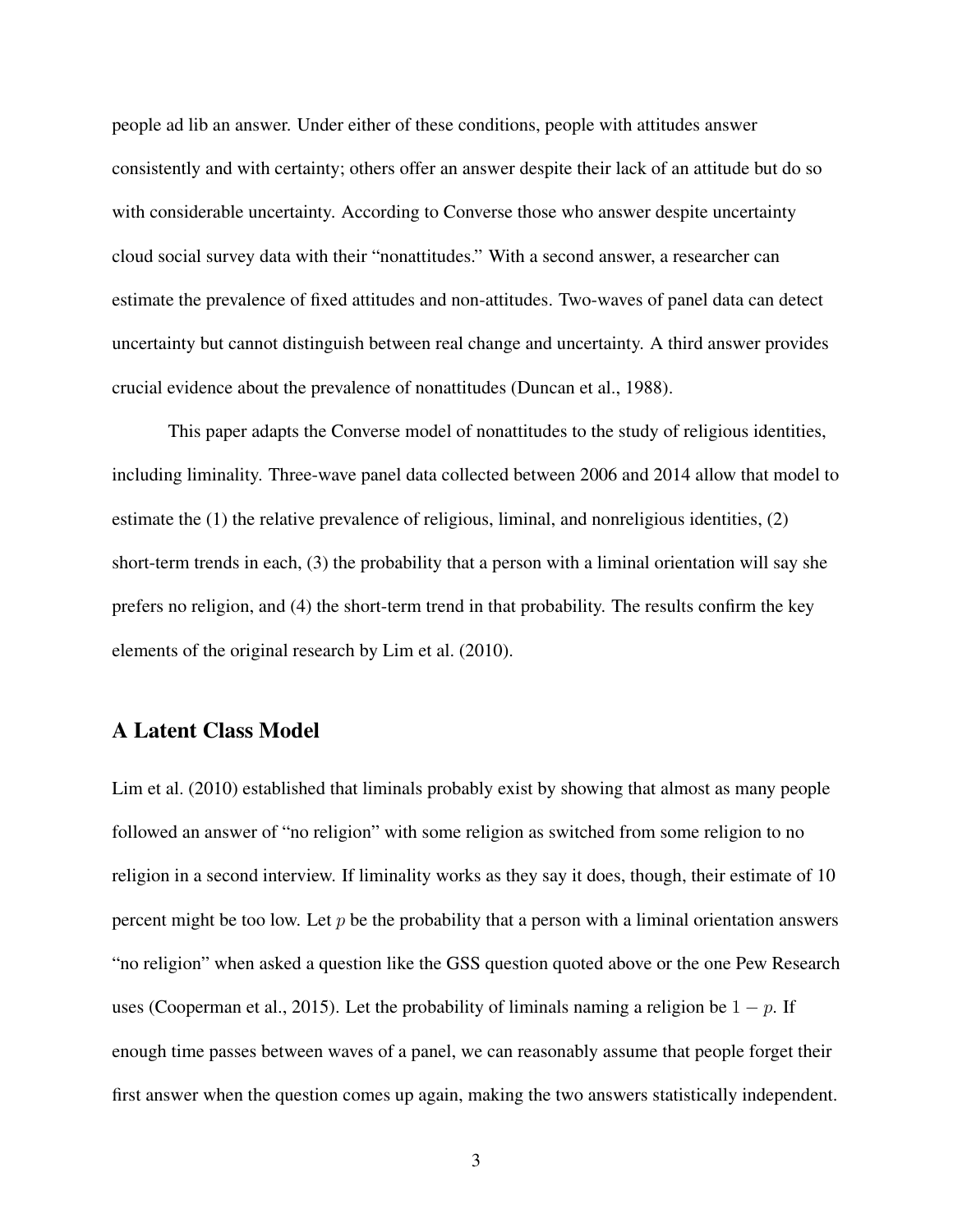Under these conditions, we would expect some liminals to give different answers; that works out to be  $2p(1-p)$ . On the other hand, some liminals can be expected to give the same answer twice, purely by chance. For each person with a liminal orientation, the probability answering "no religion" twice in two waves of a panel is  $p^2$  and the probability of naming a religion both times is  $(1-p)^2$  (among liminals). In the aggregate, we can expect  $p^2 + (1-p)^2$  liminals to give consistent answers by chance.<sup>2</sup> To illustrate, suppose  $p = 0.3$ , then in two waves of data, 21 percent of the liminals can be expected to answer that they prefer no religion in the first wave and express a religious preference in the second, 21 percent to go from a preference to no preference, 49 percent to consistently state a preference for some religion, and 9 percent to consistently state a preference for no religion. In this illustration, 58 percent of the liminals are hidden among the people who gave consistent responses. Considering the full range of  $p$  between .01 and .99 reveals that at least half of liminals are hidden among the consistent answers (when  $p = .5$ ) and as many as 98 percent may be hidden (when  $p = .01$  or  $p = .99$ ).

These illustrative calculations used a constant  $p$ . If liminals become more likely to say they have no religion over time, as Lim et al. (2010) hypothesize, then we have to put a time stamp on p, using a subscript t. If  $p_t$  increases as t increases, then expected moves from some religion to no religion will exceed expected moves from no religion to some religion, even if the nonreligious population does not increase.

To this point we have not considered any substantive changes, even though most of the literature assumes that is all that is going on (Putnam and Campbell, 2010; Hout and Fischer, 2002, 2014). If that prevailing point of view is correct, then some of the inconsistent responses reflect change, not liminality. The cross-sectional data imply that stating no religious preference

<sup>&</sup>lt;sup>2</sup>If  $p$  is either zero or one the chance element disappears and liminality disappears with it.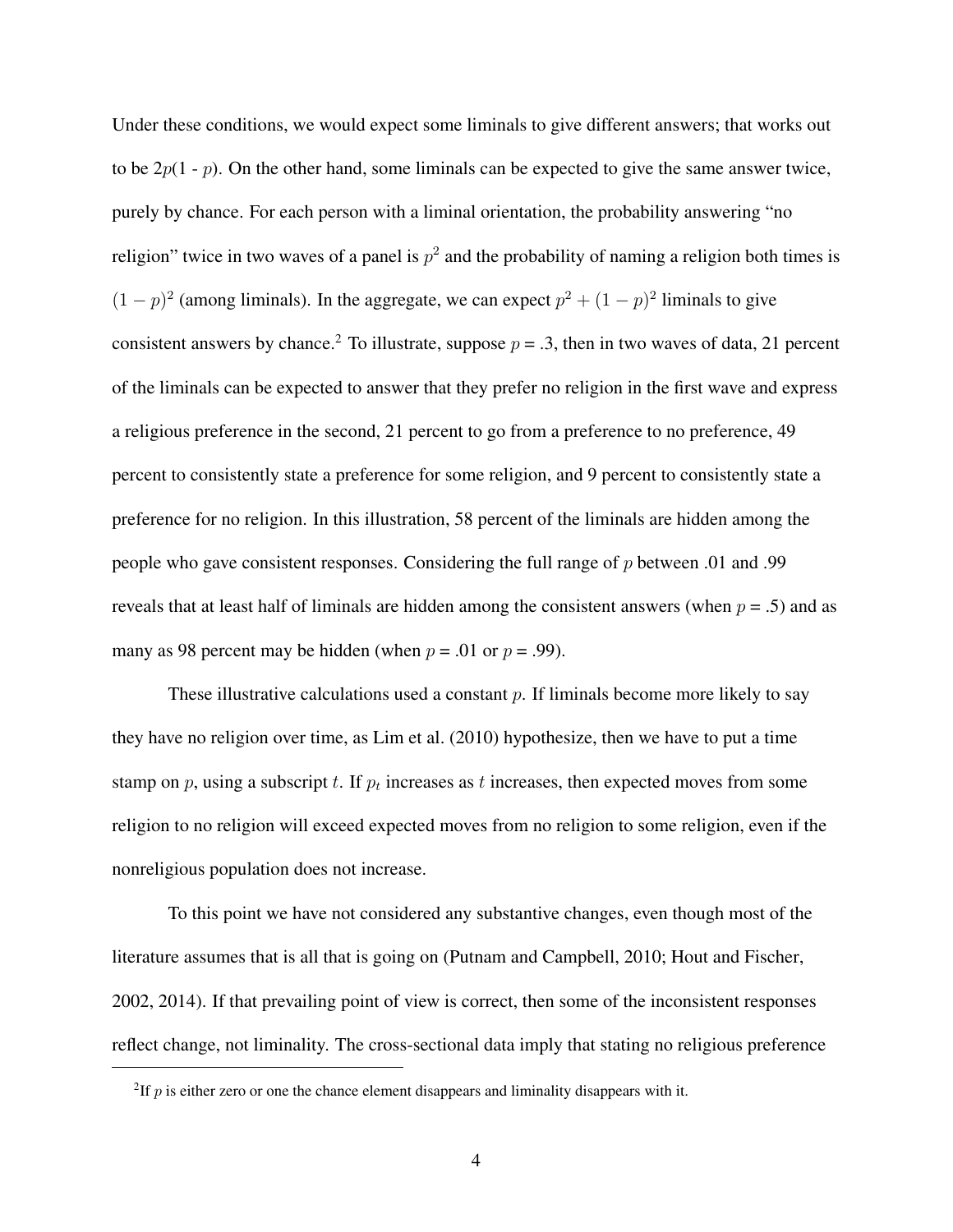increased at about one-half of one percentage point per year since the late 1980s (Hout and Fischer, 2014). If real changes dominated, the estimate of liminality in Lim et al. (2010) would be too high.

To improve on Lim et al. (2010), we need a statistical model that can separate liminality from real change. Research on political "nonattitudes" provides a plausible model. Converse (1964) long ago posited that some people lack fixed views on many issues of the day. When asked to agree or disagree with a proposition in a survey, people with nonattitudes respond at least partly by chance, just as Lim et al. (2010) say liminals do when asked about religion. Duncan (1985), Brody (1986), and Duncan et al. (1988) formalized Converse's ideas about nonattitudes, and I will use a model based on their work to estimate the prevalence of liminality and the (possibly increasing) probability that liminals will answer "no religion" when asked.

The Converse model supposes that there are three kinds of people in the population: people with fixed views of one type, people with fixed views of the opposing type, and people who do not have fixed views. Here, consider people to be religious (label them with an "r"), nonreligious (labelled "n," and liminal (labelled "l"). Religious people  $(r)$  always answer questions about their religion with the name of a religion. Nonreligious people  $(n)$  always answer "no religion." People who have a liminal orientation to religion  $(l)$  name a religion sometimes and say "no religion" at other times. We use the notation in Duncan et al. (1988) to represent the prevalence of each group:  $\pi_r$  is the proportion of the population that has a specific religious preference,  $\pi_n$  is the proportion who prefer no religion, and  $\pi_l$  is the proportion who are liminal. As everyone has to be in one of these three categories,  $\pi_r + \pi_n + \pi_l = 1$ , so knowing two of the proportions implies the third one, as in  $\pi_l = 1 - \pi_r - \pi_n$ . Liminals say "no religion" with probability  $p_t$  and name some religion with probability  $(1 - p_t)$ , where t indicates the year the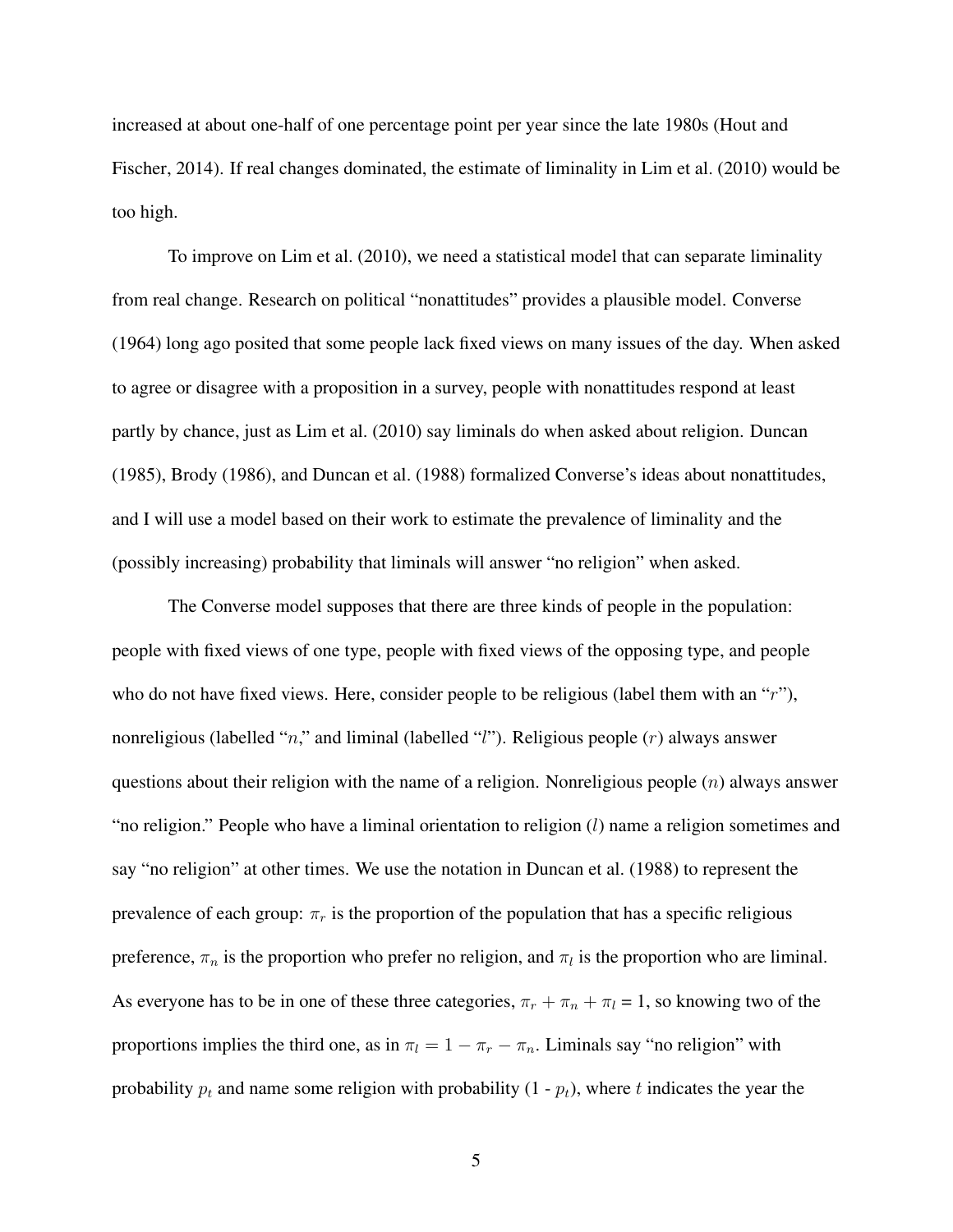interview took place  $(t = 2006, 2008, \ldots, 2014)$ , in the GSS panel data analyzed here).

Asking people their religion in three waves of a panel study and coding their response as some religion and no religion at each occasion yields eight possible response patterns. The expected count for each response pattern can be expressed as a function of the three  $\pi s$  and the three  $p_t$ s as shown in Table 1. Each row also has three counts, showing the number of people observed for that response pattern in each of the three GSS panels.<sup>3</sup>

#### (Table 1 about here)

Each GSS panel consists of three interviews with a sample of adults living in representative households. The first panel began in 2006 with 2,000 persons drawn at random from the 2006 GSS and reinterviewed in 2008 and 2010. The second one began in 2008 with all the respondents from the 2008 GSS; they were reinterviewed in 2010 and 2012. The last one started in 2010 with all the respondents from the 2010 GSS; they were reinterviewed in 2012 and 2014. Each began with about 2,000 respondents of whom 1,276, 1,295, and 1,304 completed all three waves; 724, 728, and 740 people dropped out, died, emigrated, or moved to a residence that was not a household (for example, military barracks or a nursing home) and were dropped from this analysis. See Smith and Son (2011) for some details about people who dropped out of the first two GSS panels. The sample sizes for this analysis  $-1,260, 1,278$ , and  $1,294$  — are slightly smaller than the number of interviews due to nonresponses to the religion question. I made no attempt to attribute religions to the 16, 17, and 10 cases that had a missing response in one of the waves.

The model is overidentified. With one three-wave panel, there are eight combinations of the two possible outcomes but only five independent parameters to be estimated (two of the three

<sup>&</sup>lt;sup>3</sup>The counts in Table 1 used no sampling or poststratification weights.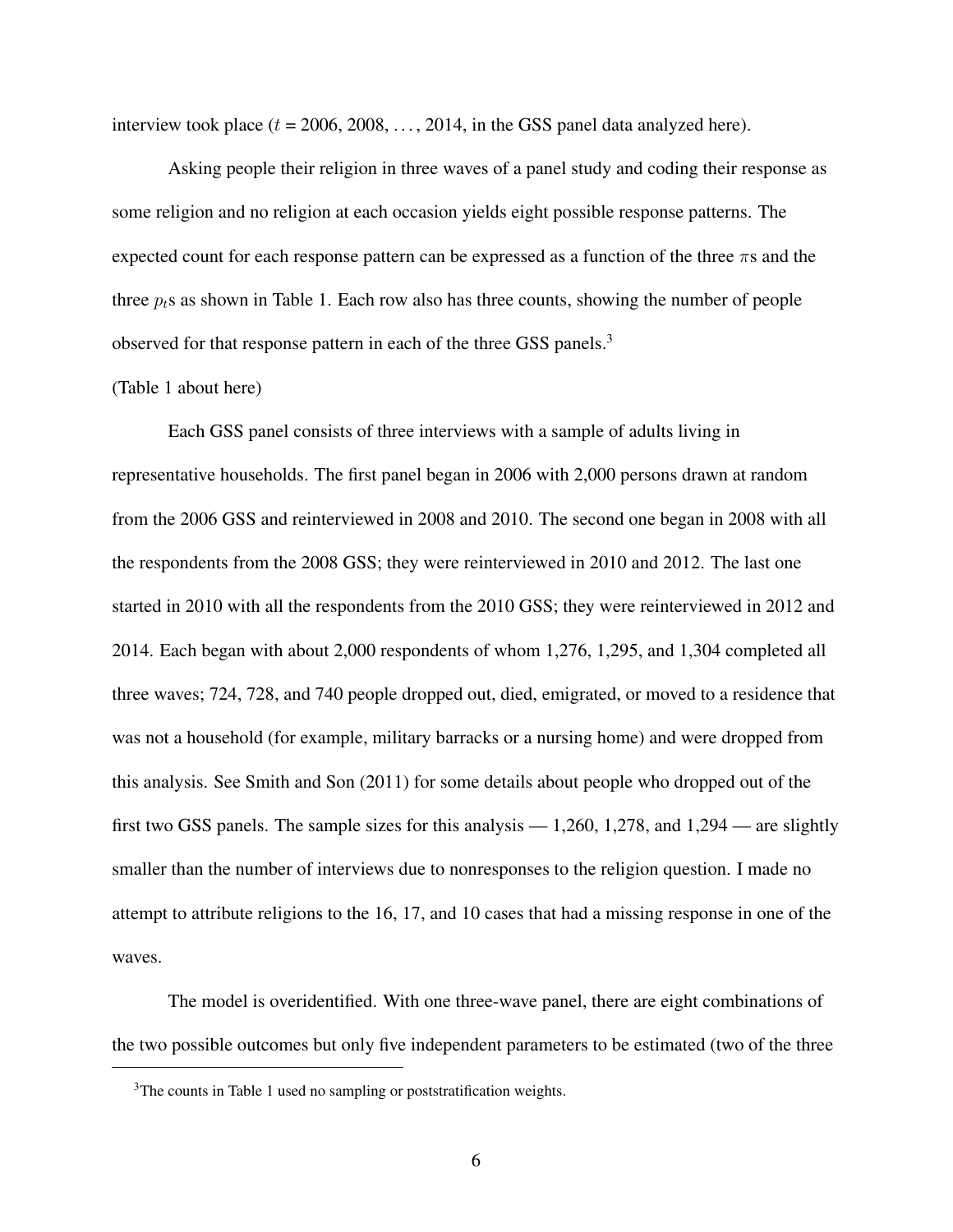$\pi$ s and the three  $p_f$ s); with the additional constraint that the sum of the expected counts equal the sum of observed counts, the model leaves two degrees of freedom for testing its fit to the data. With three overlapping panels measured at five discrete time points, we gain additional degrees of freedom and statistical power because information about  $p_{08}$ ,  $p_{10}$ , and  $p_{12}$  comes from more than one dataset. With 24 combinations of the two possible outcomes, seven parameters of interest (two of the three  $\pi s$  and five  $p_t s$ ), and three additional parameters to ensure that the sum of expected counts for each  $2 \times 2 \times 2$  table equals the observed total for that table, fitting the model leaves 14 degrees of freedom.

Fitting latent class models usually requires specialized software, but Converse's model is equivalent to a loglinear Rasch model (Duncan et al., 1988) that can be fit with conventional software.<sup>4</sup> Duncan et al. (1988, p. 1308) provide formulas to transform the exponentiated Rasch parameter estimates into estimates of the  $\pi s$  and  $p_t s$ .<sup>5</sup>

# Hypotheses

Lim et al. (2010) hypothesized that the proportion of Americans with no religion grew, in part, because people with a liminal orientation became more likely to say "no religion" in recent years. In the terms of the Duncan et al. (1988) model, that amounts to hypothesizing that  $\hat{p}_{06} < \hat{p}_{08} < \hat{p}_{10} < \hat{p}_{12} < \hat{p}_{14}$ . Furthermore, if there is no increase in  $\hat{\pi}_n$  across the three panels, then we can say that changing behavior among liminals accounted for all of the increased

<sup>4</sup> I used Stata.

<sup>5</sup>The nonlinear transformation from the parameters of the Rasch model to those of the latent class model does not work for the standard errors, unfortunately. I report Rasch model estimates and standard errors as supplementary material at the end of this paper to give an indication of precision.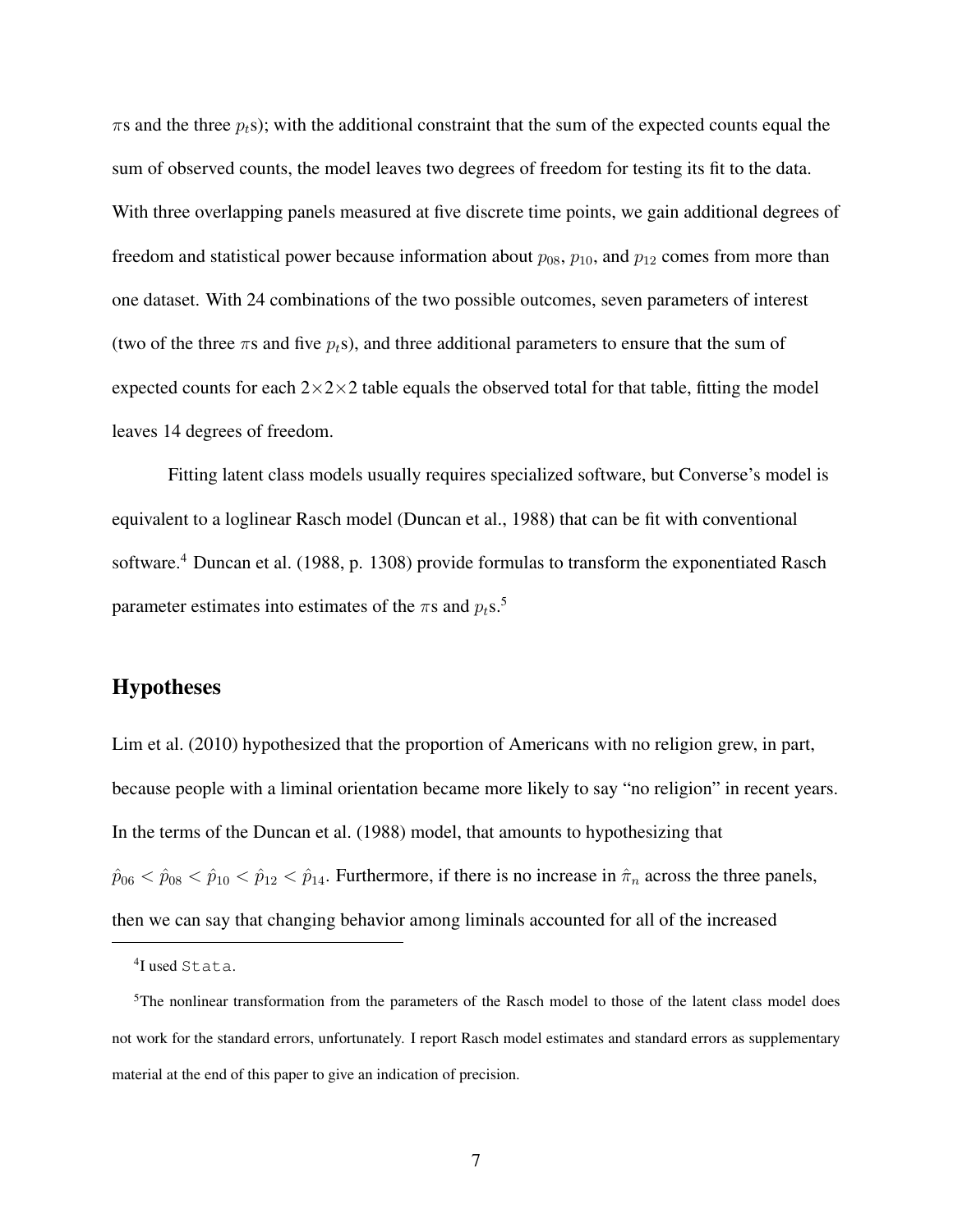preference for no religion observed in the cross-sectional data (Hout and Fischer, 2002; Cooperman et al., 2015).

The alternative hypothesis would be that the cross-sectional increases in no religion came instead from an increase in either the proportion of confirmed nones  $(\pi_n)$  or the proportion with a liminal orientation  $(\pi_l)$  or both. Most people writing about "the rise of the nones" have assumed that  $\pi_n$  increased (e.g., Hout and Fischer (2002); Putnam and Campbell (2010); Cooperman et al. (2015); Hout and Fischer (2014)).

# **Results**

The GSS panel data counts in Table 1, when converted to annual percentages, replicate the cross-sectional finding that, with each passing year, more Americans preferred no religion. Of the people interviewed in 2006, 14 percent had no preference. That rose to 16 percent in 2008, 17 percent in 2010, 19 percent in 2012, and 21 percent in 2014. The data also confirm that an even larger percentage preferred no religion at least once in three interviews. In the 2006-08-10 panel, 23 percent said "no religion" at least once; that rose to 24 percent in the 2008-10-12 panel and 28 percent in the 2010-12-14 panel. The fact that the percentages who ever prefer no religion exceed the percentages who prefer no religion at any given time confirm that some liminals exist, but we cannot infer that their prevalence from the difference. Nor can these percentages adjudicate between the hypothesis that liminals became more likely to say no religion in recent years and the hypothesis that more Americans became confirmed in a nonreligious identity. For that, we turn to the latent class results in Table 2.

#### (Table 2 about here)

Before trying to interpret the modeling results, it is important to assess how well the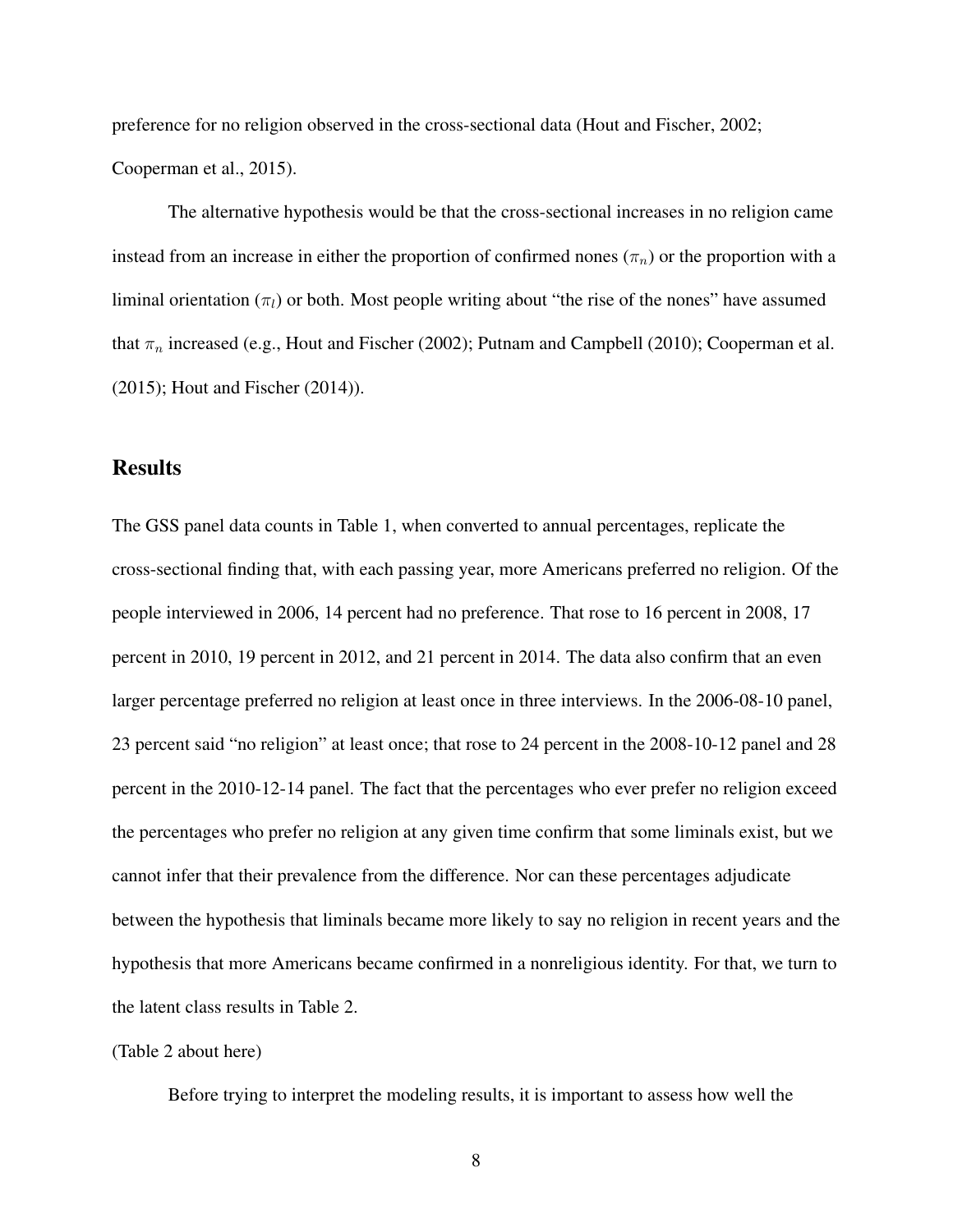model fits the observed counts. The answer is "very well." Chi-square tests for the difference between the observed frequencies and those expected under the latent class model are not significant for the general version of the model ( $L^2 = 21.55$ ;  $X^2 = 22.39$ ;  $df = 14$ ). The general model estimates change with four year-specific parameters. We can simplify that model and improve statistical power by reducing that to two year-specific parameters: one for 2006 and one for 2014, each measured relative to the pooled effect for 2008, 2010, and 2012. The simplification saves two degrees of freedom and costs less than two chi-squared points so it is considered to be a reasonable improvement by usual standards of goodness of fit ( $\Delta L^2 = 1.81$ ;  $df = 2$ ,  $p > .10$ ). Substantive discussion will be based on the parameter estimates from the simplified model.

The proportion of American adults in the religious class decreased across the three panels by five percentage points from 72 percent to 67 percent. That is substantial change in just eight years, the same magnitude as the five percentage point increase in Americans' preference for no religion between 2006 and 2014. Declining attachment to organized religion was split between rising liminality and non-religiousness; the proportion liminal increased by two percentage points, and the proportion nonreligious increased by three percentage points. A rising propensity among liminals to express a preference for no religion also contributed (that propensity increased ten points, from  $.33$  to  $.43$ ).<sup>6</sup>

These results confirm the main insight in Lim et al. (2010): some Americans are ambivalent about organized religion and over time they became more likely to prefer no religion

 $6$ The increased propensity among liminals to prefer no religion is statistically significant. Comparing the simplified model to a "no change" model that stipulates that  $p_t = p^*$  for all t, results in rejection of the no change model. The no change model leaves significant residual variation ( $L^2$  = 40.89;  $df$  = 18;  $p$  < .05), and is significantly worse than the simplified model ( $\Delta L^2 = 17.53$ ;  $df = 2$ ,  $p < .01$ ).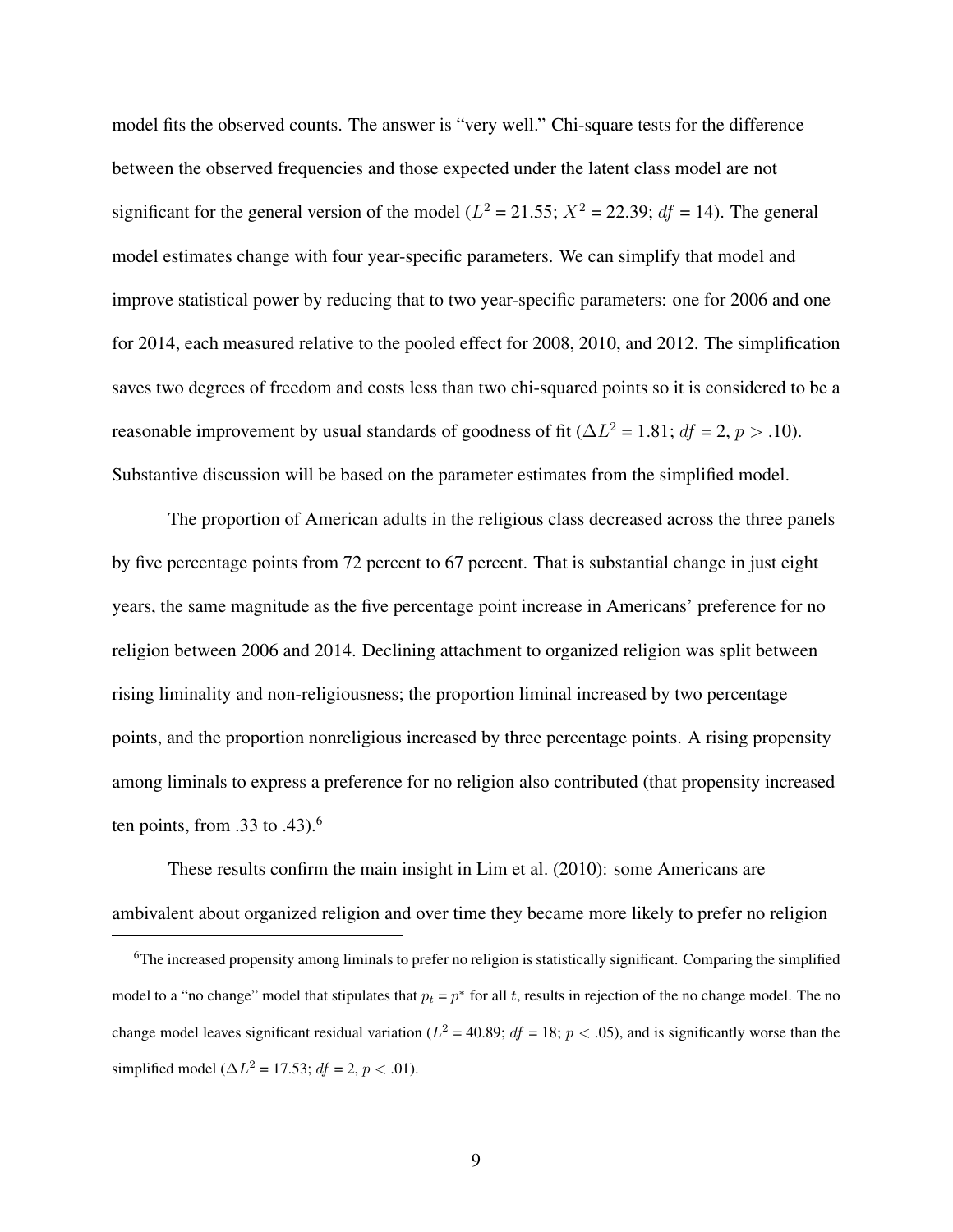over naming one. To Lim et al. (2010), these results add precision, showing that liminals were actually twice as numerous as Lim et al. (2010) thought, and slightly more numerous over time. The results also confirm that an increase in the percentage of Americans confirmed in a nonreligious identity also increased, confirming the prevailing interpretation of the cross-sectional evidence (Hout and Fischer, 2014), but at a slower pace than the cross-sectional data suggest.

## Denominational Roots of the Liminal

Hout and Fischer (2002) and Cooperman et al. (2015) considered the religious origins of the religiously unaffiliated, using cross-sectional data to calculate the percentage of people raised in each tradition who now have no religious preference. We can sharpen our view of liminals by comparing people with different religious origins. Table 3 shows the results for the simplified model applied to people raised in a conservative Protestant denomination, a mainline Protestant denomination, or in the Roman Catholic Church.<sup>7</sup>

#### Table 3 about here

A greater proportion of people raised in conservative Protestant denominations or as Catholics share a consistent religious identity than among those raised in mainline Protestant denominations. The percentage religious declined for all three origins by between 3 and 7 percentage points. Liminals were roughly 20 percent of each group, perhaps a percentage point or two less than in the general population (there is not enough data to infer a significant difference). The nonreligious were a significantly lower share of the conservative Protestant group (4 or 5 percent) than of the other two (5 to 12 percent, depending on panel and denomination).

<sup>7</sup>The conservative denominations are those designated "fundamentalist" in the GSS codebook (Smith et al., 2015) plus people who said that they were raised "Christian."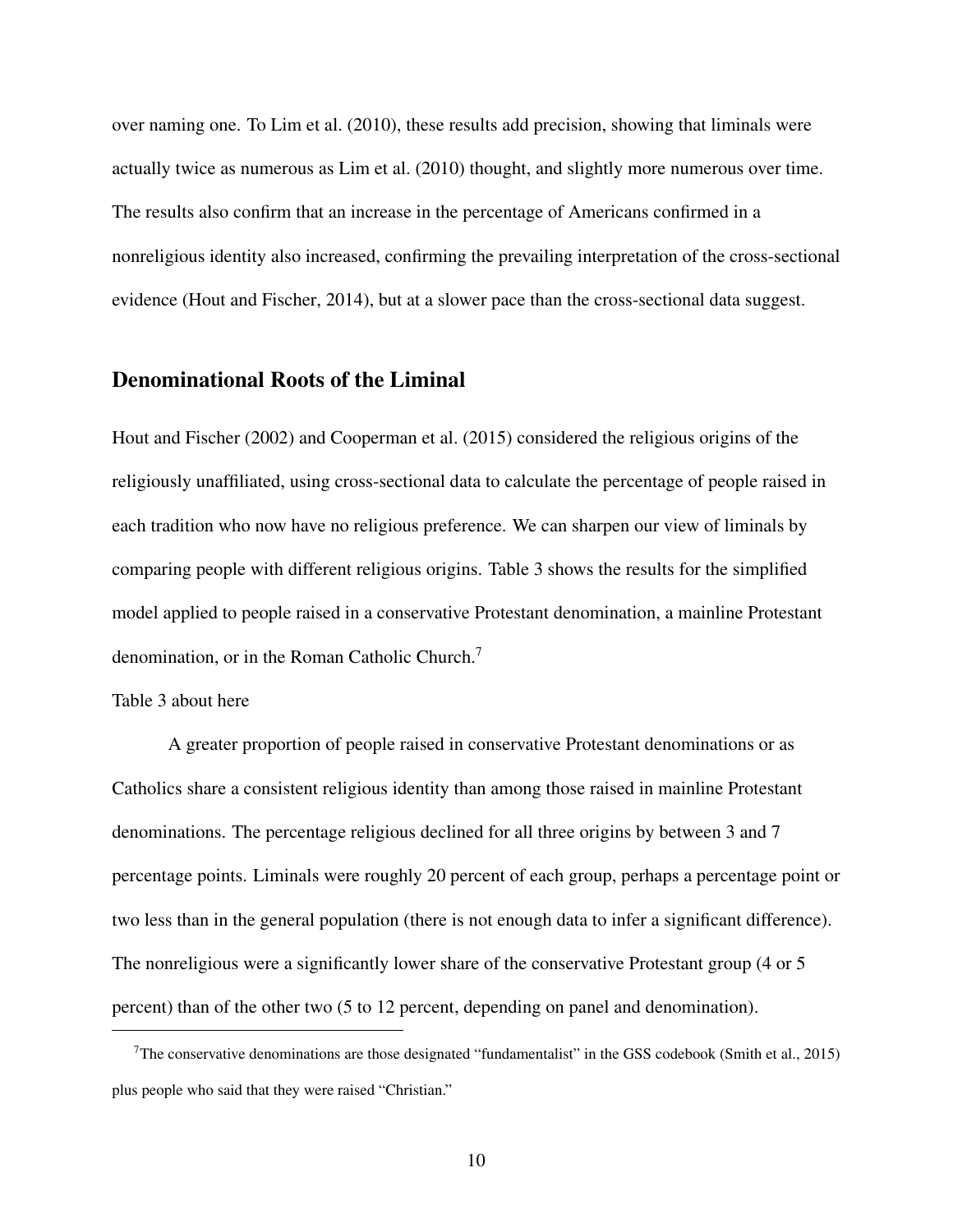Liminals varied in their propensity to say no religion, depending on the religion they were raised in. Those raised conservative Protestant were significantly less likely to say no religion  $(p_t \approx .33)$  than were those raised mainline Protestant  $(p_t \approx .38)$ ; liminals raised Catholic were most likely to say no religion ( $p_t \approx .40$ ).

Small sample size precluded a detailed analysis of persons who were raised without religion,<sup>8</sup> but a further simplified analysis (not shown in the table) indicates that people raised with no religion are quite distinct. Not surprisingly, substantially more people raised with no religion fell into the nonreligious class; the surprise was that less than half — 41 percent — did so. Over one-third (36 percent), were liminal, and the remaining 24 percent adopted a consistently religious identity despite having been raised without one. Among liminals, only one-third stated a preference for no religion.

# Belief and Behavior Related to Liminality

Hout and Fischer (2002) emphasized that the trend away from organized religion involved a relatively new kind of person, the "unchurched believer." They (Hout and Fischer, 2014) and Lim et al. (2010) revisited that discussion in subsequent research. Three-wave panel data can potentially help clarify this discussion as well. The Rasch model on which the latent class analysis rests, gives people a score on the latent variable ("religiosity," defined as consistent identification with a religion), one point for each time the person names a religion. In this part of the paper, I add to that score one point for every time a person says they are a "strong  $X$ " (where X is the religion they named as their preference). The result is a scale from 0 (said "no religion" in each of the three waves of the panel study) to 6 (said "strong  $X$ " in each of the three waves).

<sup>8</sup>Only 292 persons in the three panels combined were raised with no religion.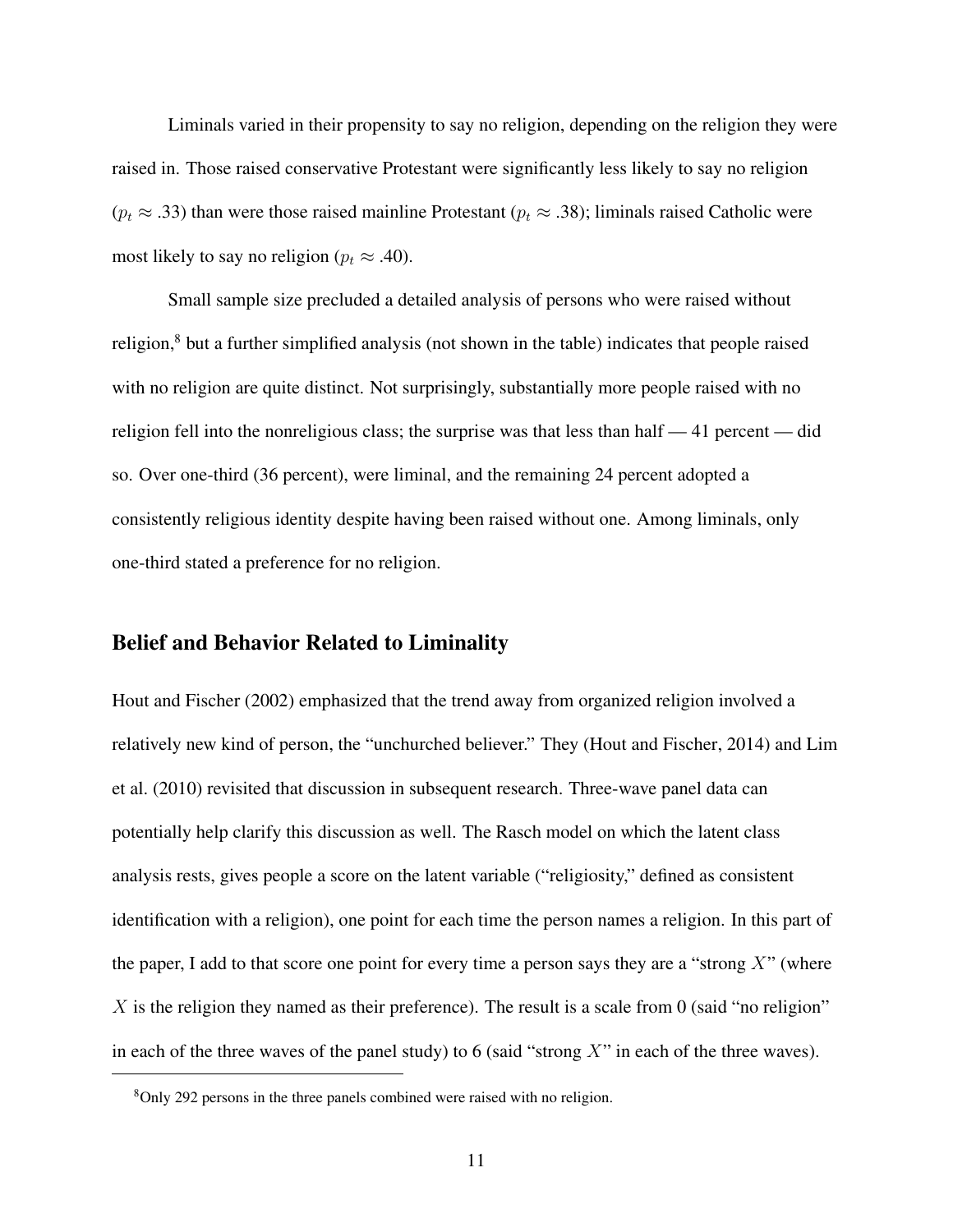The discussion in Hout and Fischer (2002) and Lim et al. (2010) referred to belief in God, belief about the Bible, and attendance at religious services as key indications of religiosity relevant to potentially being an unchurched believer. Figure 1 displays the answers to those three questions (see Hout and Fischer (2002); Smith et al. (2015) for the exact wording of the questions and answer options) arrayed by religiosity score for the three-wave panel data.

#### Figure 1 about here

Beliefs and behavior strongly correlate with the religiosity score. People who are consistently strongly religious (score 6) are far more likely than other Americans to believe in God without doubt, to believe that the Bible is the literal word of God, and to frequently attend religious services. On the other hand, about half of those who are consistently nonreligious are atheist or agnostic, three-fourths of them think the Bible is a book of fables, and the small minority of them who ever attend religious services do so about once a year. In between are the liminals and people who, though consistently religious, are not strongly so. The higher their scores, the stronger their tendency to believe in God, view the Bible as inspired (and at the higher scores, literally true), and attend religious services. They never do so to the same extent as consistently strongly religious people, but the tendency rises as the score rises.

#### Summary and Discussion

The liminal phenomenon first identified by Lim et al. (2010) is even more important than they realized. Hidden in cross-sectional evidence of greater estrangement from organized religion are many people, roughly one-in-five adults, who are not committed to being religious or nonreligious. Lim et al. (2010) estimated that the liminal population was about the same size as the nonreligious population; findings here double that estimate to about two liminals for every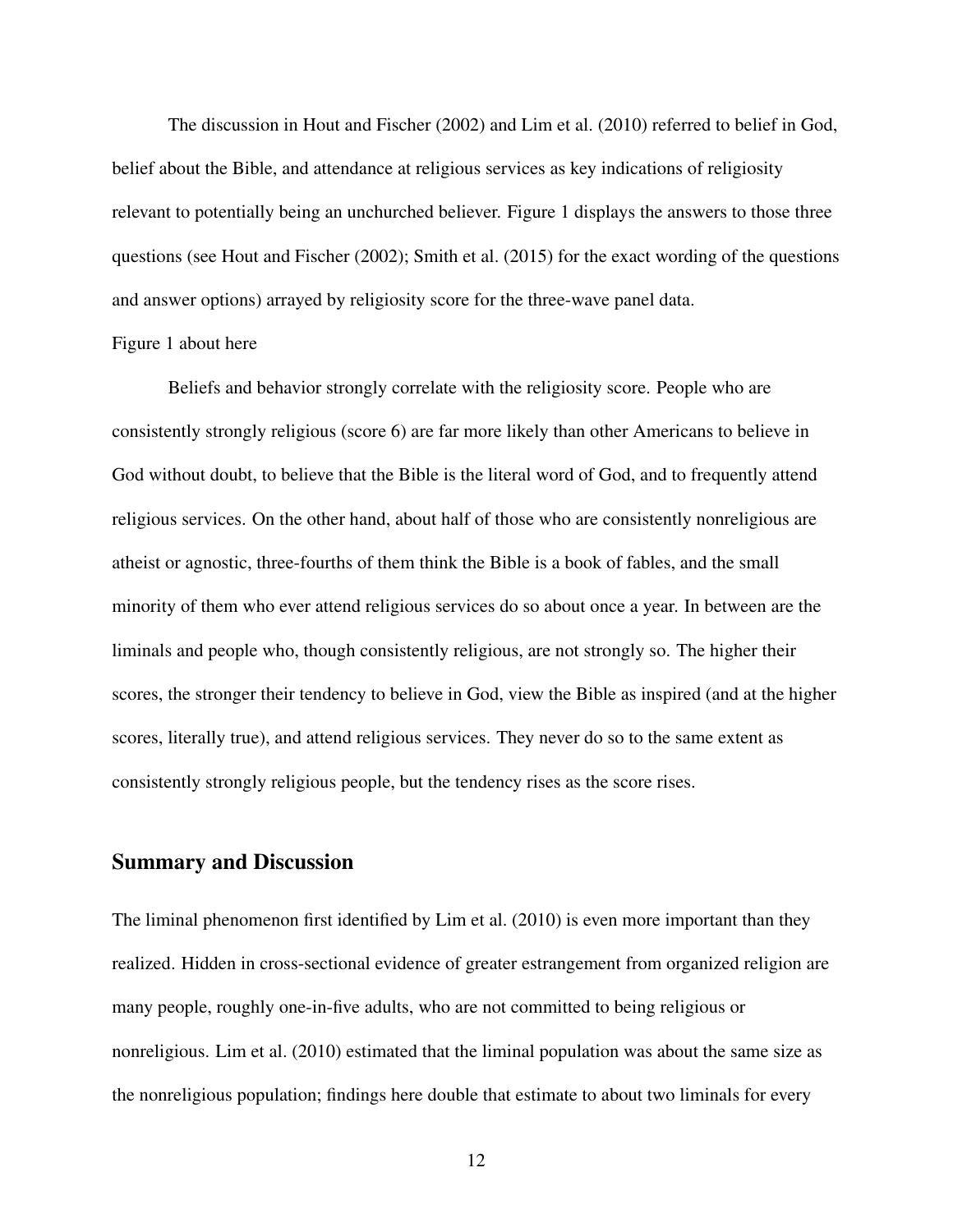committed nonreligious person. Lim et al. (2010) underestimated the prevalence of liminals in part because liminals say they prefer a specific religion more often than not. They also underestimated the prevalence of liminals because some liminals gave consistent answers by chance (more of a risk with two-wave panel data than with three-wave panel data).

Though more prevalent than originally thought, liminality is not increasing much, just two percentage points from 2006 to 2014. Nor are liminals more likely to say they have no religion than not; they name a religion about 60 percent of the time.

Liminality is, by definition, not an identity. Liminals do not identify. They perch on the threshold, saying one thing in one survey and something else in another survey.

In extending and further specifying the idea of liminality, this research puts more pressure on the standard binary of sociology of religion. Most Americans are religious in some consistent way, some are consistently nonreligious, but about 20 percent are liminal, lacking in any consistent orientation to religion. Some are unchurched believers (Hout and Fischer, 2002); some are married to people committed to a religious identity (Lim et al., 2010). As they stand on the threshold between religious and nonreligious, nothing in the logic of their position or the evidence at hand foreordains that they will eventually step in the direction of being nonreligious. Two key observations point the other direction, toward a religious identity. Liminals are more likely to name a religion than not. A minority of persons raised with no religion displayed a consistent nonreligious identity as adults; a third of them were liminal and a quarter of them were consistently religious. The net change in the United States over the last twenty-five years has been away from organized religion, but focusing on the net change misses substantial flux that moves both toward and away from organized religion.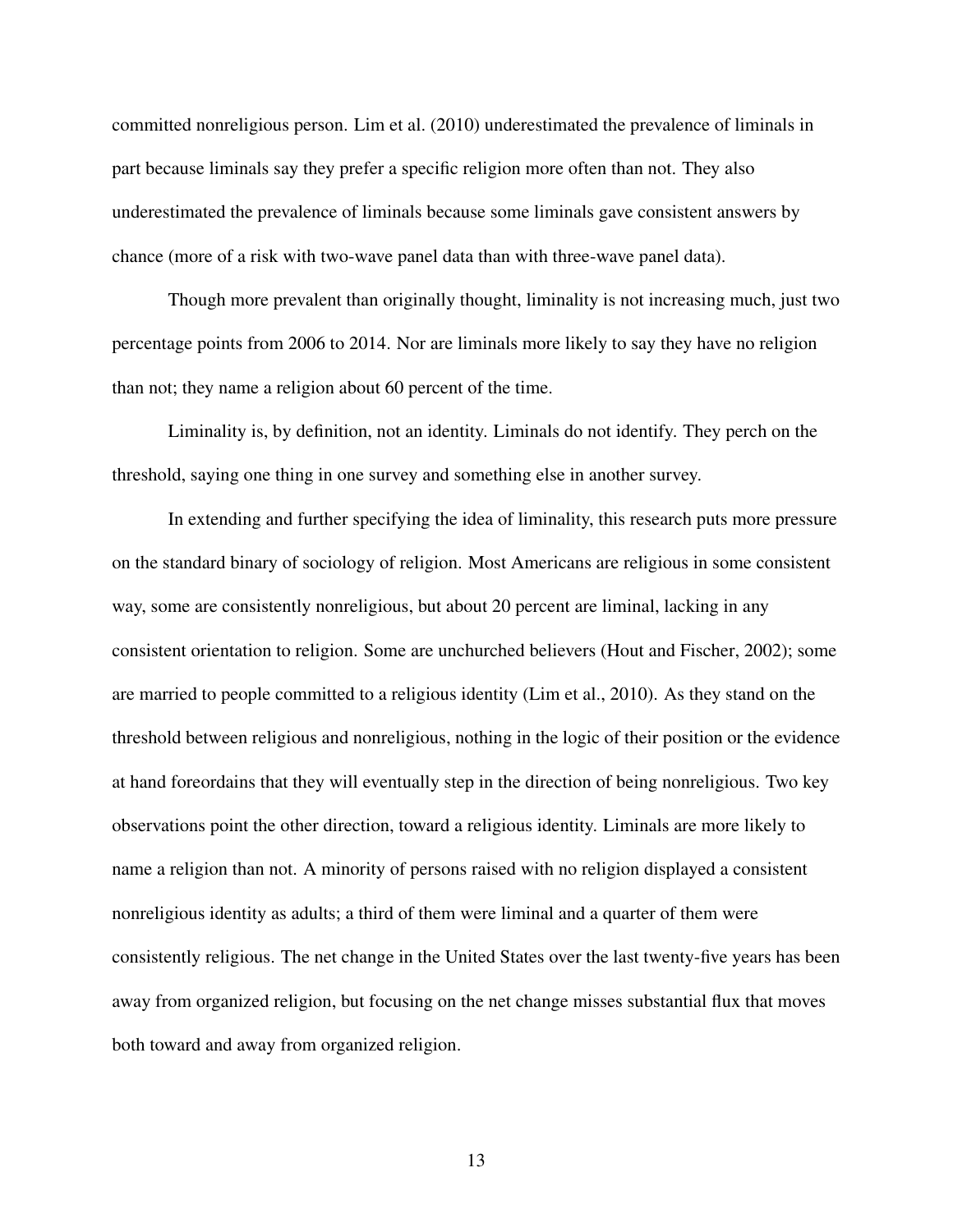# References

- Cooperman, Alan, Gregory Smith, Katherine Ritchey. 2015. *America's Changing Religious Landscape: Christians Decline Sharply as Share of Population; Unaffiliated and Other Faiths Continue to Grow*. Washington DC: Pew Research.
- Brody, Charles J. 1986. "Things Are Rarely Black and White: Admitting Gray into the Converse Model of Attitude Stability." *American Journal of Sociology* 92:657–677.
- Converse, Philip E. 1964. "The Nature of Belief Systems in Mass Publics." In *Ideology and Discontent*, edited by David E. Apter, pp. 206–261. New York: Free Press.
- Duncan, Otis Dudley. 1985. "Some Models of Response Uncertainty for Panel Analysis." *Social Science Research* 14:126–141.
- Duncan, Otis Dudley, Magnus Stenbeck, and Charles J. Brody. 1988. "Discovering Heterogeneity: Continuous Versus Discrete Latent Variables." *American Journal of Sociology* 93:1305–1321.
- Hout, Michael and Claude S. Fischer. 2002. "Why More Americans Have No Religious Preference: Politics and Generations." *American Sociological Review* 67:165–190.
- Hout, Michael and Claude S. Fischer. 2014. "Explaining Why More Americans Have No Religious Preference: Political Backlash and Generational Sucession." *Sociological Science* 67:423–447.
- Lim, Chaeyoon, Carol Ann MacGregor, and Robert D. Putnam. 2010. "Secular and liminal: Discovering heterogeneity among religious nones." *Journal for the Scientific Study of Religion* 49:596–618.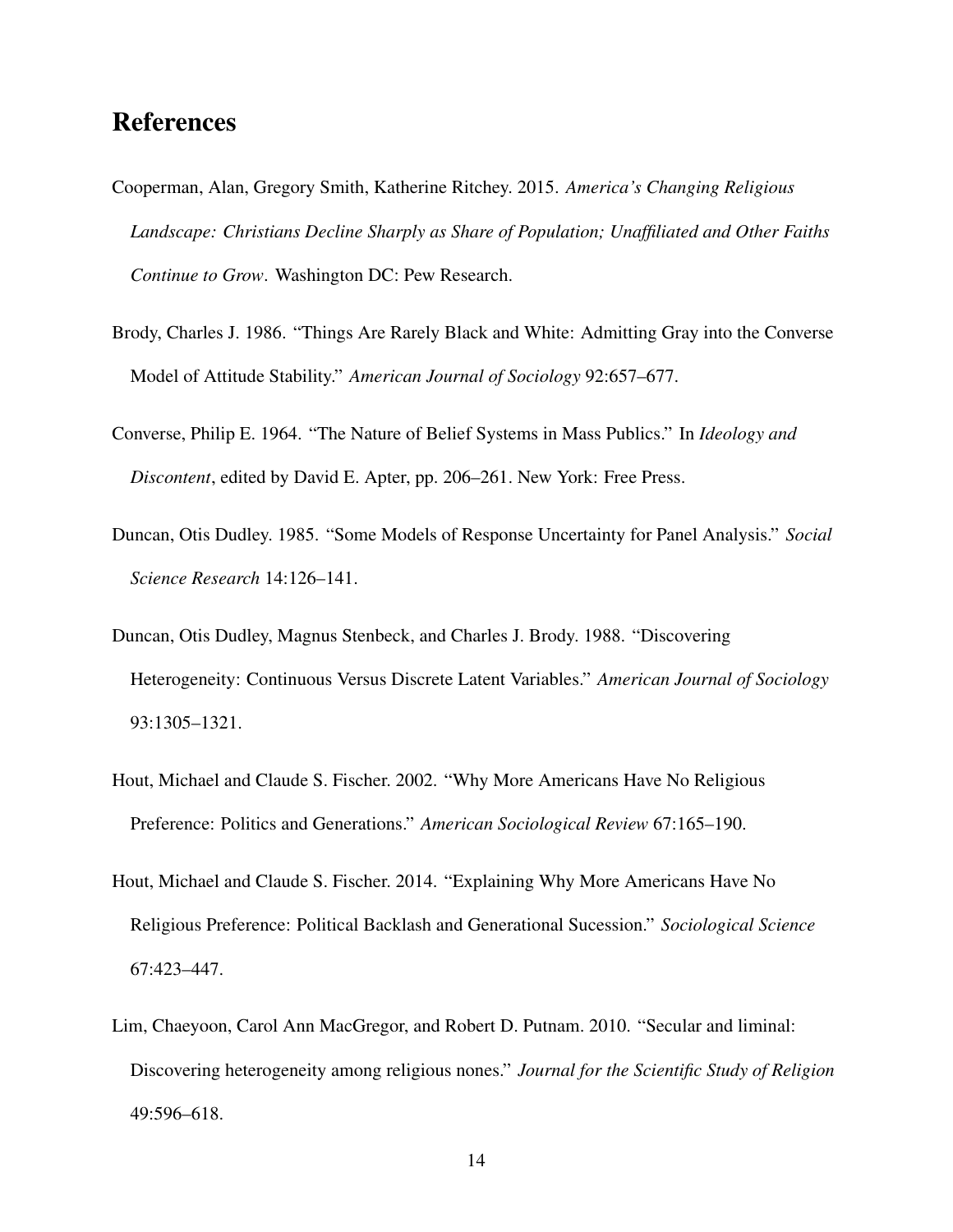- Putnam, Robert D., and David E. Campbell. 2010. *American Grace: How Religion Divides and Unites Us*. New York: Simon and Schuster.
- Smith, Tom W., and Jaesok Son. 2011. *An Analysis of Panel Attrition and Panel Change in the GSS Panels, 2006–2008: Methodological Report 118*. Chicago: National Opinion Research Center.
- Smith, Tom W., Peter V. Marsden, Michael Hout, and Jibum Kim. 2015. *General Social Survey Cumulative Codebook, 1972–2014 [MRDF]*. Chicago: National Opinion Research Center.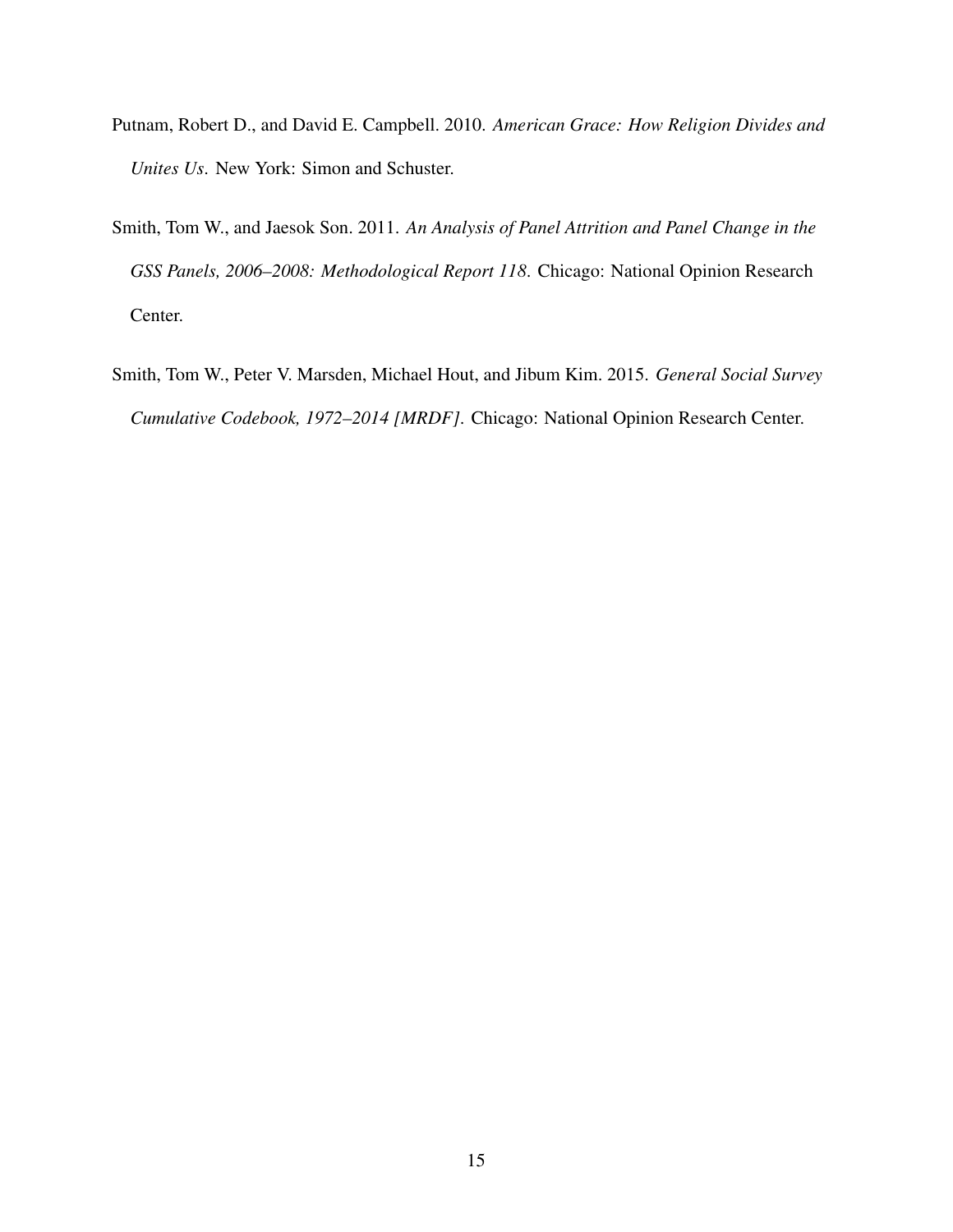Table 1. Religious Preference Response Patterns in Three-Wave Panel Studies, Formal Expression of the Expected Frequencies for the Model, and Observed Frequencies by First and Last Year of the Panel: Adults, United States, 2006-2014

|                 |      |      |                                         | Observed count |                               |         |
|-----------------|------|------|-----------------------------------------|----------------|-------------------------------|---------|
|                 |      |      |                                         |                | First and last year of panel: |         |
| Answer in wave: |      |      |                                         | 2006-          | 2008-                         | $2010-$ |
|                 | 2    | 3    | Formal Expression of the Model          | 2010           | 2012                          | 2014    |
| Some            | Some | Some | $N[(1-p_1)(1-p_2)(1-p_3)\pi_l + \pi_r]$ | 966            | 965                           | 933     |
| Some            | Some | None | $N(1-p_1)(1-p_2)p_3\pi_l$               | 43             | 36                            | 51      |
| Some            | None | Some | $N(1-p_1)p_2(1-p_3)\pi_l$               | 33             | 35                            | 41      |
| Some            | None | None | $N(1-p_1)p_2p_3\pi_l$                   | 36             | 23                            | 34      |
| None            | Some | Some | $Np_1(1-p_2)(1-p_3)\pi_l$               | 39             | 38                            | 30      |
| None            | Some | None | $Np_1(1-p_2)p_3\pi_l$                   | 19             | 18                            | 20      |
| None            | None | Some | $Np_1p_2(1-p_3)\pi_l$                   | 24             | 15                            | 22      |
| None            | None | None | $N[p_1p_2p_3\pi_l + \pi_n]$             | 100            | 148                           | 163     |
|                 |      |      |                                         |                |                               |         |
| Total           |      |      |                                         | 1,260          | 1,278                         | 1,294   |

*Notes:* N is sample size,  $p_t$  for  $t = 1, 2, 3$ , is the probability a person with a liminal orientation will answer "no religion,"  $\pi_l$  is the proportion of the population that has a liminal orientation,  $\pi_r$  is the proportion of the population that answers with the name of a religion with certainty, and  $\pi_n$  is the proportion of the population that answers "no religion" with certainty.

Source: Authors' calculations from the General Social Survey Panels (Smith et al., 2015).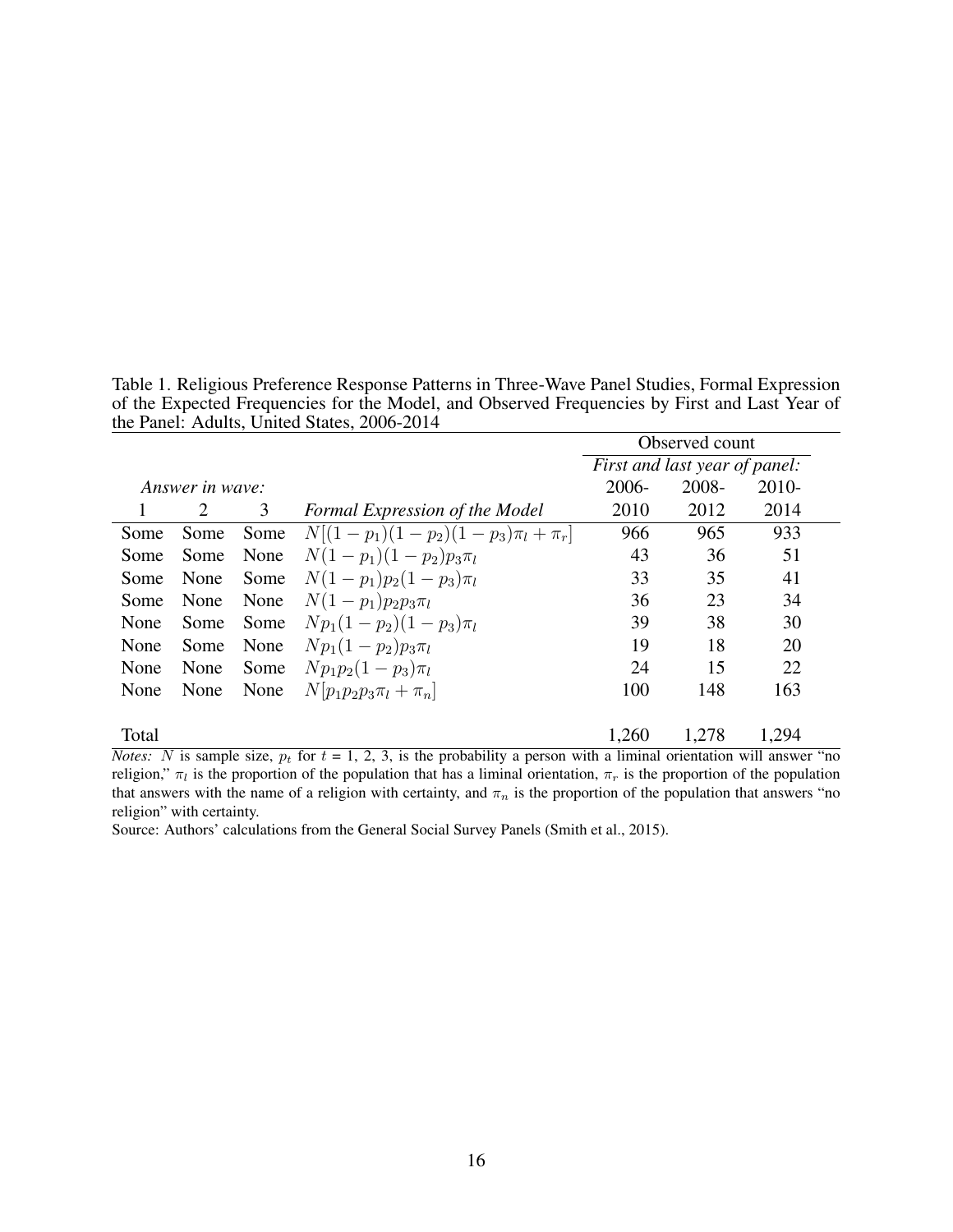|                                           |          | General model |                | Simplified model |       |                |         |
|-------------------------------------------|----------|---------------|----------------|------------------|-------|----------------|---------|
|                                           |          |               | Years of panel |                  |       | Years of panel |         |
|                                           |          | 2006-         | 2008-          | $2010-$          | 2006- | 2008-          | $2010-$ |
| Quantity of interest                      | Symbol   | 2010          | 2012           | 2014             | 2010  | 2012           | 2014    |
| Composition:                              |          |               |                |                  |       |                |         |
| Religious                                 | $\pi_r$  | .72           | .70            | .67              | .72   | .70            | .67     |
| Liminal                                   | $\pi_l$  | .20           | .21            | .22              | .20   | .21            | .22     |
| Not religious                             | $\pi_n$  | .08           | .10            | .11              | .08   | .09            | .11     |
|                                           |          |               |                |                  |       |                |         |
| If liminal, probability of "no religion": |          |               |                |                  |       |                |         |
| 2006                                      | $p_{06}$ | .34           |                |                  | .33   |                |         |
| 2008                                      | $p_{08}$ | .38           | .38            |                  | .38   | .38            |         |
| 2010                                      | $p_{10}$ | .36           | .36            | .36              | .38   | .38            | .38     |
| 2012                                      | $p_{12}$ |               | .40            | .40              |       | .38            | .38     |
| 2014                                      | $p_{14}$ |               |                | .43              |       |                | .43     |
|                                           |          |               |                |                  |       |                |         |
| Goodness of fit:                          |          |               |                |                  |       |                |         |
| Likelihood ratio                          | $L^2$    |               | 21.55          |                  |       | 23.36          |         |
| Pearson                                   | $X^2$    |               | 22.39          |                  |       | 23.58          |         |
| Degrees of freedom                        | df       |               | 14             |                  |       | 16             |         |
|                                           |          |               |                |                  |       |                |         |
| Number of observations                    |          | 1,260         | 1,278          | 1,294            | 1,260 | 1,278          | 1,294   |

Table 2. Estimates of Parameters of General and Simplified Model by Years of Panel: Adults, United States, 2006-2014

*Note:* The general model estimates the  $p_t$ s relative to the baseline in 2010; the simplified model constrains the  $p_t$ s for  $t = 2008$ , 2010, and 2012, to a single value, estimating only  $p_{06}$  and  $p_{14}$ .

Source: Authors' calculations from the General Social Survey Panels (Smith et al., 2015).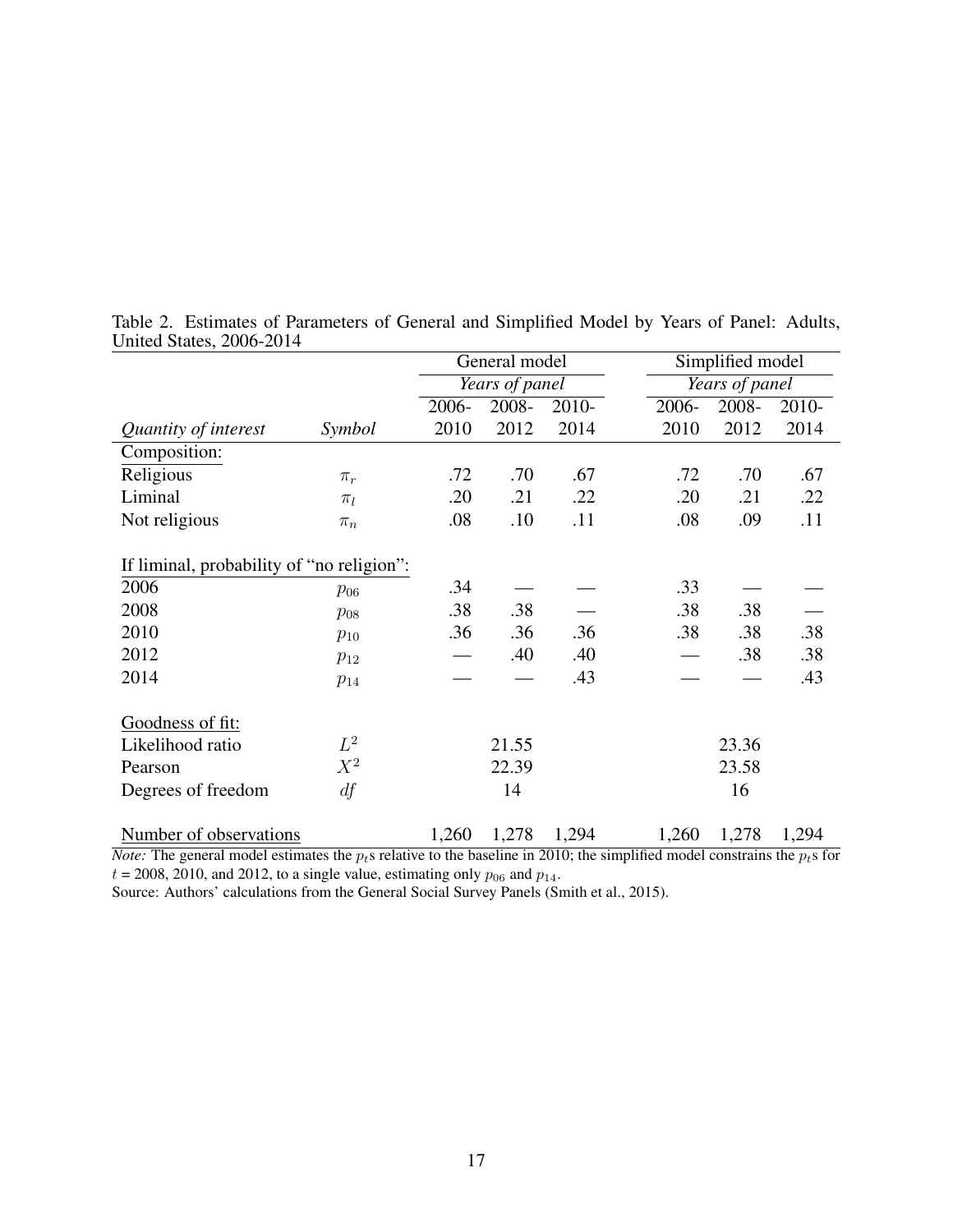| $\sim$ $\sim$ $\sim$ $\sim$ $\sim$ $\sim$ |          |         |                                |         |       | Religion raised in  |         |       |          |         |  |
|-------------------------------------------|----------|---------|--------------------------------|---------|-------|---------------------|---------|-------|----------|---------|--|
|                                           |          |         | <b>Conservative Protestant</b> |         |       | Mainline Protestant |         |       | Catholic |         |  |
|                                           |          | $2006-$ | 2008-                          | $2010-$ | 2006- | $2008 -$            | $2010-$ | 2006- | $2008 -$ | $2010-$ |  |
| Quantity of interest                      | Symbol   | 2010    | 2012                           | 2014    | 2010  | 2012                | 2014    | 2010  | 2012     | 2014    |  |
| Composition:                              |          |         |                                |         |       |                     |         |       |          |         |  |
| Religious                                 | $\pi_r$  | .78     | .78                            | .74     | .72   | .71                 | .66     | .78   | .72      | .71     |  |
| Liminal                                   | $\pi_l$  | .18     | .18                            | .20     | .19   | .19                 | .21     | .17   | .20      | .20     |  |
| Not religious                             | $\pi_n$  | .04     | .04                            | .05     | .09   | .09                 | .12     | .05   | .09      | .09     |  |
| If liminal, probability of "no religion": |          |         |                                |         |       |                     |         |       |          |         |  |
| 2006                                      | $p_{06}$ | .33     |                                |         | .37   |                     |         | .27   |          |         |  |
| 2008                                      | $p_{08}$ | .33     | .33                            |         | .38   | .38                 |         | .42   | .42      |         |  |
| 2010                                      | $p_{10}$ | .33     | .33                            | .33     | .38   | .38                 | .38     | .42   | .42      | .42     |  |
| 2012                                      | $p_{12}$ |         | .33                            | .33     |       | .38                 | .38     |       | .42      | .43     |  |
| 2014                                      | $p_{14}$ |         |                                | .42     |       |                     | .47     |       |          | .43     |  |
| Goodness of fit:                          |          |         |                                |         |       |                     |         |       |          |         |  |
| Likelihood ratio                          | $L^2$    |         | 23.94                          |         |       | 21.67               |         |       | 17.16    |         |  |
| Pearson                                   | $X^2$    |         | 18.90                          |         |       | 23.32               |         |       | 16.37    |         |  |
| Degrees of freedom                        | df       |         | 16                             |         |       | 16                  |         |       | 16       |         |  |
| Number of observations                    |          | 425     | 436                            | 438     | 300   | 296                 | 314     | 382   | 394      | 389     |  |

Table 3. Estimates of Parameters of Simplified Model by Religion Raised In: Persons Raised Protestant or Catholic, United States,2006-2014

*Note:* The simplified model constrains the  $p_t$ s for  $t = 2008$ , 2010, and 2012, to a single value, estimating only  $p_{06}$  and  $p_{14}$ . The  $\pi$ s were rounded inde pendently so some columns appear not to sum to 1.00; the unrounded numbers sum to one.Source: Authors' calculations from the General Social Survey Panels (Smith et al., 2015).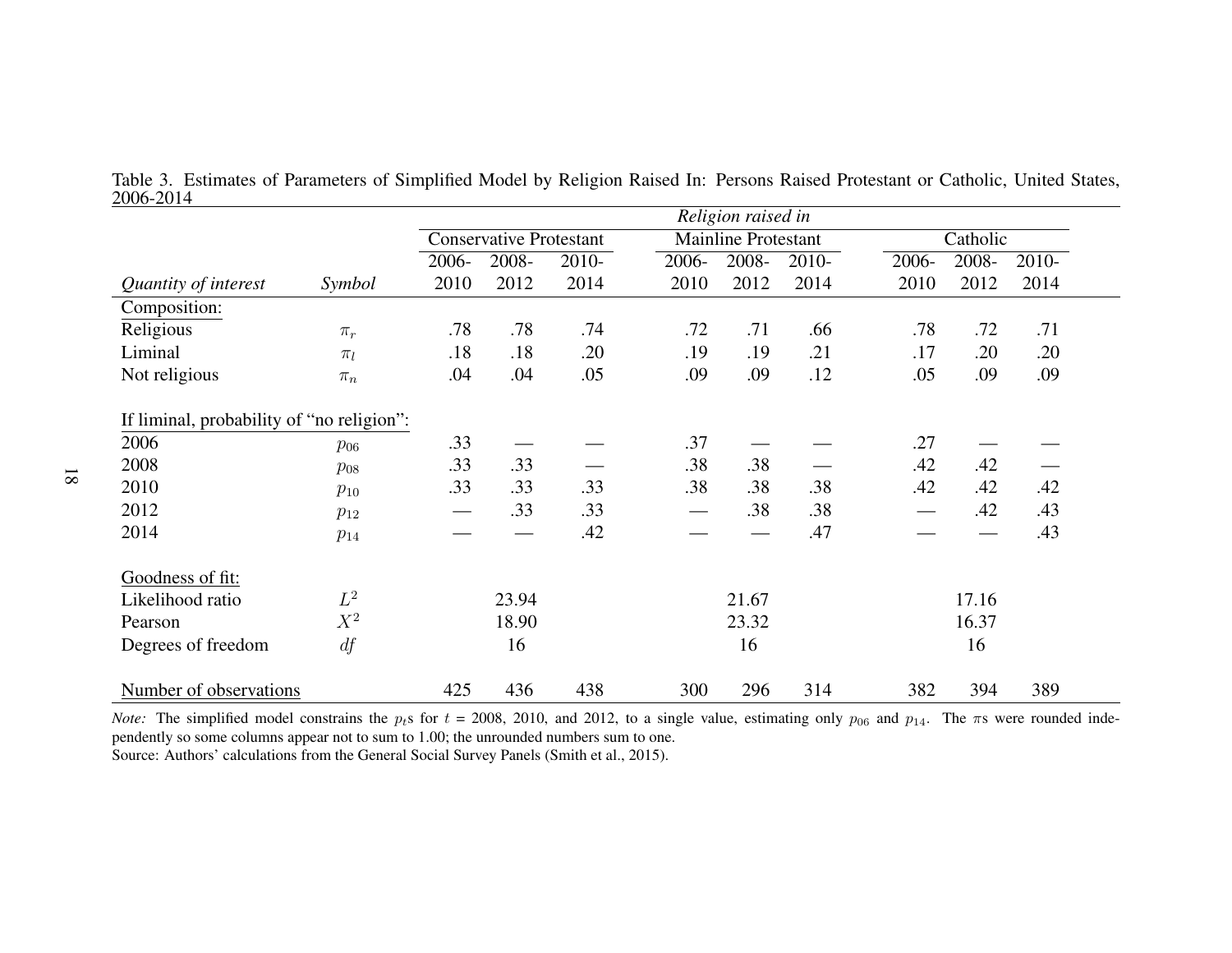### Supplementary Tables

| AQUIIS, UMICA STATES, 2000-2014 | Each panel separately |                |                | Three panels together |         |                |  |
|---------------------------------|-----------------------|----------------|----------------|-----------------------|---------|----------------|--|
|                                 | Model                 |                |                | Model                 |         |                |  |
| Quantity of interest            | 1a                    | 1 <sub>b</sub> | 1c             | $\overline{2}$        | 3       | $\overline{4}$ |  |
| Composition:                    |                       |                |                |                       |         |                |  |
| ${\cal S}_0$                    | 6.873                 | 6.872          | 6.838          | 6.888                 | 6.884   | 6.848          |  |
|                                 | (.032)                | (.032)         | (.033)         | (.031)                | (.031)  | (.030)         |  |
| $\mathcal{S}_1$                 | 3.749                 | 3.580          | 3.381          | 3.605                 | 3.665   | 3.636          |  |
|                                 | (.134)                | (.147)         | (.149)         | (.086)                | (.063)  | (.059)         |  |
| $S_2$                           | 3.482                 | 2.902          | 2.605          | 3.040                 | 3.163   | 3.141          |  |
|                                 | (.227)                | (.258)         | (.252)         | (.143)                | (.082)  | (.073)         |  |
| $\mathcal{S}_3$                 | 4.931                 | 4.962          | 4.190          | 4.734                 | 4.922   | 4.906          |  |
|                                 | (.320)                | (.341)         | (.322)         | (.189)                | (.077)  | (.054)         |  |
| Year                            |                       |                |                |                       |         |                |  |
| 2006                            | $-.249$               |                |                | $-.098$               | $-.206$ |                |  |
|                                 | (.177)                |                |                | (.126)                | (.097)  |                |  |
| 2008                            | $-.077$               | $-.037$        |                | .060                  | 0.000   |                |  |
|                                 | (.175)                | (.192)         |                | (.109)                |         |                |  |
| 2010                            | 0.00                  | 0.00           | 0.00           | 0.00                  | 0.00    |                |  |
|                                 |                       |                |                |                       |         |                |  |
| 2012                            |                       | .072           | .393           | .145                  | 0.000   |                |  |
|                                 |                       | (.190)         | (.178)         | (.108)                |         |                |  |
| 2014                            |                       |                | .511           | .283                  | .231    |                |  |
|                                 |                       |                | (.178)         | (.119)                | (.087)  |                |  |
| Dataset                         |                       |                |                |                       |         |                |  |
| Panel 2                         |                       |                |                | $-.025$               | $-.018$ | .014           |  |
|                                 |                       |                |                | (.043)                | (.042)  | (.040)         |  |
| Panel 3                         |                       |                |                | $-.054$               | $-.049$ | .027           |  |
|                                 |                       |                |                | (.044)                | (.044)  | (.040)         |  |
|                                 |                       |                |                |                       |         |                |  |
| Goodness of fit:                |                       |                |                |                       |         |                |  |
| Likelihood ratio $(L^2)$        | 4.91                  | 1.52           | 0.74           | 21.55                 | 23.36   | 40.89          |  |
| Pearson $(X^2)$                 | 4.82                  | 1.54           | 0.73           | 22.39                 | 23.58   | 41.29          |  |
| Degrees of freedom $(df)$       | $\overline{2}$        | $\overline{2}$ | $\overline{2}$ | 14                    | 16      | 18             |  |
| Number of observations $(N)$    | 1,260                 | 1,278          | 1,294          | 3,832                 | 3,832   | 3,832          |  |

Table S1. Rasch Model Parameter Estimates and Standard Errors by Model and Data Set: Adults, United States, 2006-2014

*Note:* Standard errors are in parentheses.

Source: Authors' calculations from the General Social Survey Panels (Smith et al., 2015).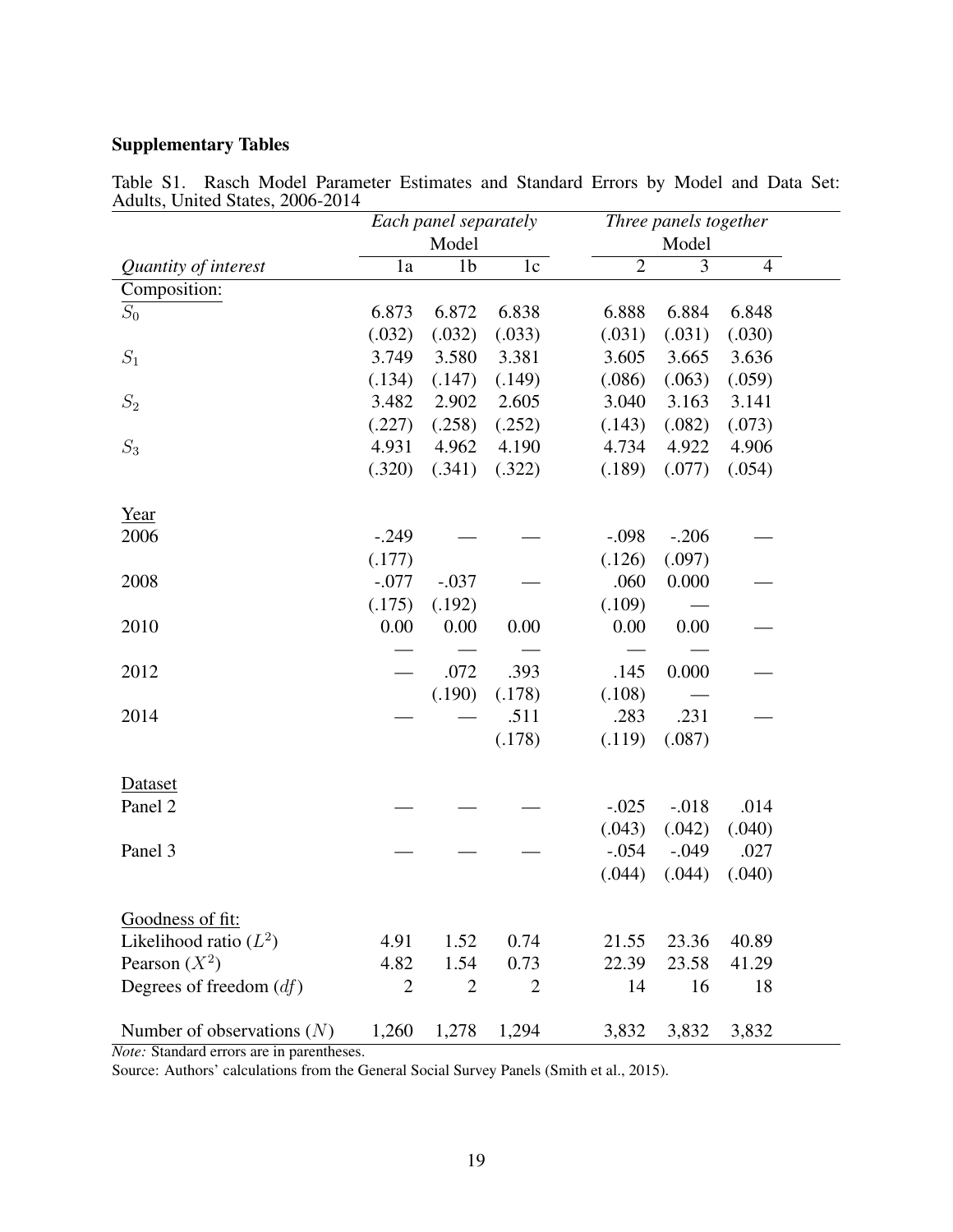|                              | Religion raised in |          |          |  |  |
|------------------------------|--------------------|----------|----------|--|--|
|                              | Protestant         |          |          |  |  |
| Quantity of interest         | Conservative       | Mainline | Catholic |  |  |
| Composition:                 |                    |          |          |  |  |
| $S_0$                        | 5.870              | 5.437    | 5.750    |  |  |
|                              | (.052)             | (.132)   | (.054)   |  |  |
| $S_1$                        | 2.449              | 2.147    | 2.454    |  |  |
|                              | (.112)             | (.132)   | (.116)   |  |  |
| $S_2$                        | 1.744              | 1.649    | 2.133    |  |  |
|                              | (.159)             | (.171)   | (.146)   |  |  |
| $S_3$                        | 2.943              | 3.441    | 3.743    |  |  |
|                              | (.169)             | (.159)   | (.145)   |  |  |
| Year                         |                    |          |          |  |  |
| 2006                         | .000               | $-.045$  | $-.675$  |  |  |
|                              | (.193)             | (.194)   | (.201)   |  |  |
| 2008-2010-2012               | 0.000              | 0.000    | 0.000    |  |  |
|                              |                    |          |          |  |  |
| 2014                         | .389               | .365     | .036     |  |  |
|                              | (.173)             | (.177)   | (.166)   |  |  |
| Dataset                      |                    |          |          |  |  |
| Panel 2                      | .026               | $-.021$  | $-.056$  |  |  |
|                              | (.071)             | (.088)   | (.076)   |  |  |
| Panel 3                      | $-.116$            | $-.032$  | $-.075$  |  |  |
|                              | (.073)             | (.090)   | (.077)   |  |  |
| Goodness of fit:             |                    |          |          |  |  |
| Likelihood ratio $(L^2)$     | 23.94              | 21.67    | 17.16    |  |  |
| Pearson $(X^2)$              | 18.90              | 23.32    | 16.37    |  |  |
| Degrees of freedom $(df)$    | 16                 | 16       | 16       |  |  |
| Number of observations $(N)$ | 1,299              | 910      | 1,165    |  |  |

Table S2. Rasch Model Parameter Estimates and Standard Errors for the Simplified Model and Religion Raised In: Persons Raised Protestant or Catholic, United States, 2006-2014

*Note:* Standard errors are in parentheses.

Source: Authors' calculations from the General Social Survey Panels (Smith et al., 2015).